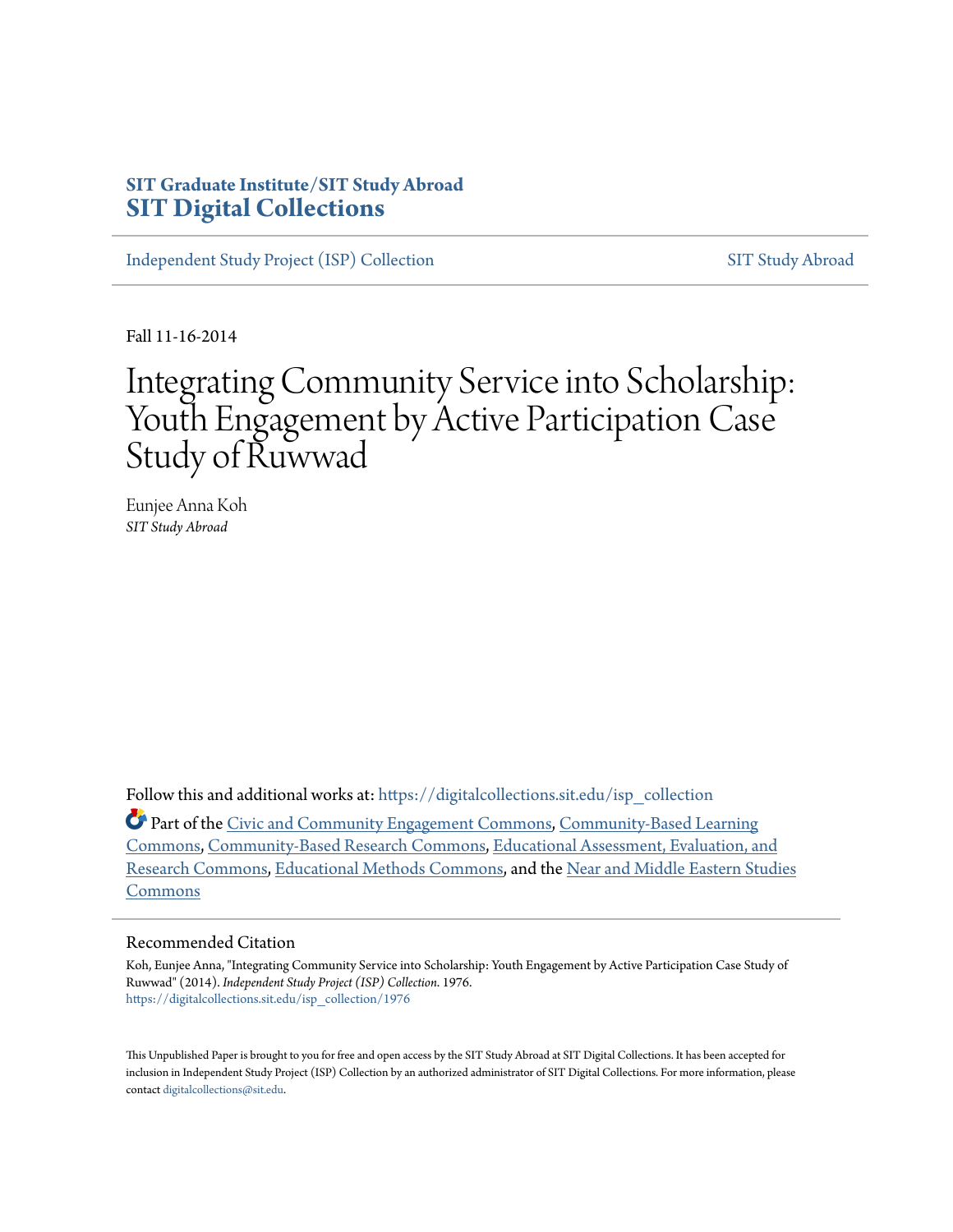# Integrating Community Service into Scholarship: Youth Engagement by Active Participation Case Study of Ruwwad

Eunjee Anna Koh

Emory University Anthropology and Human Biology Development Studies

School for International Training

Amman, Jordan: Health and Community Development

Project Advisor: Dr. Sari Nassir Academic Director: Dr. Bayan Abdulhaq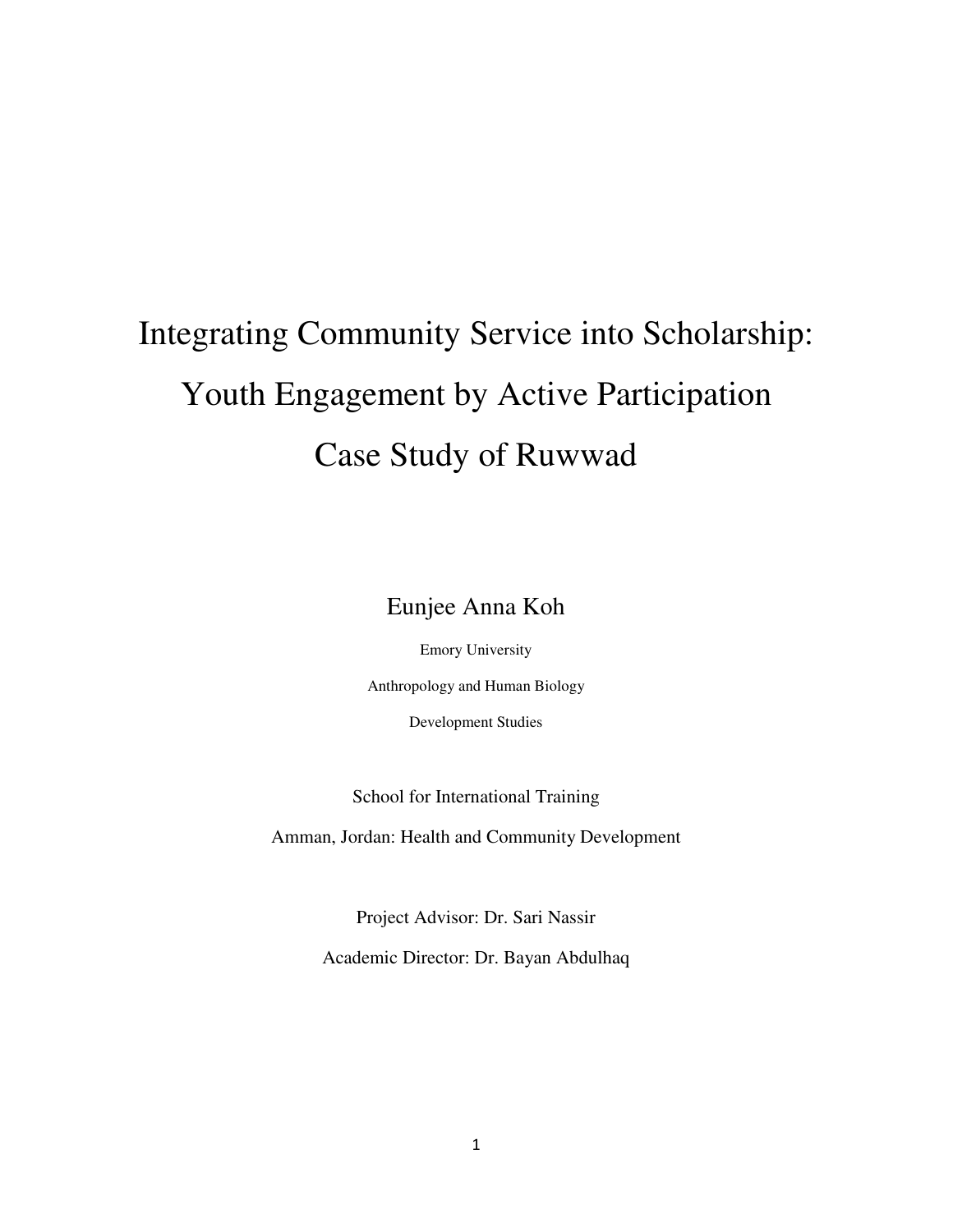# **Copyright Permission**

The author hereby does grant the School for International Training the permission to electronically reproduce and transmit this document to the students, alumni, staff, and faculty of the World Learning Community.

The author hereby does grant the School for International Training the permission to electronically reproduce and transmit this document to the public via the World Wide Web or other electronic means.

The author hereby does grant the School for International Training the permission to reproduce this document to the public in print format.

Student (please print name): Eunjee Anna Koh

Signature: *Eunjee Anna Koh*

Date: November 16, 2014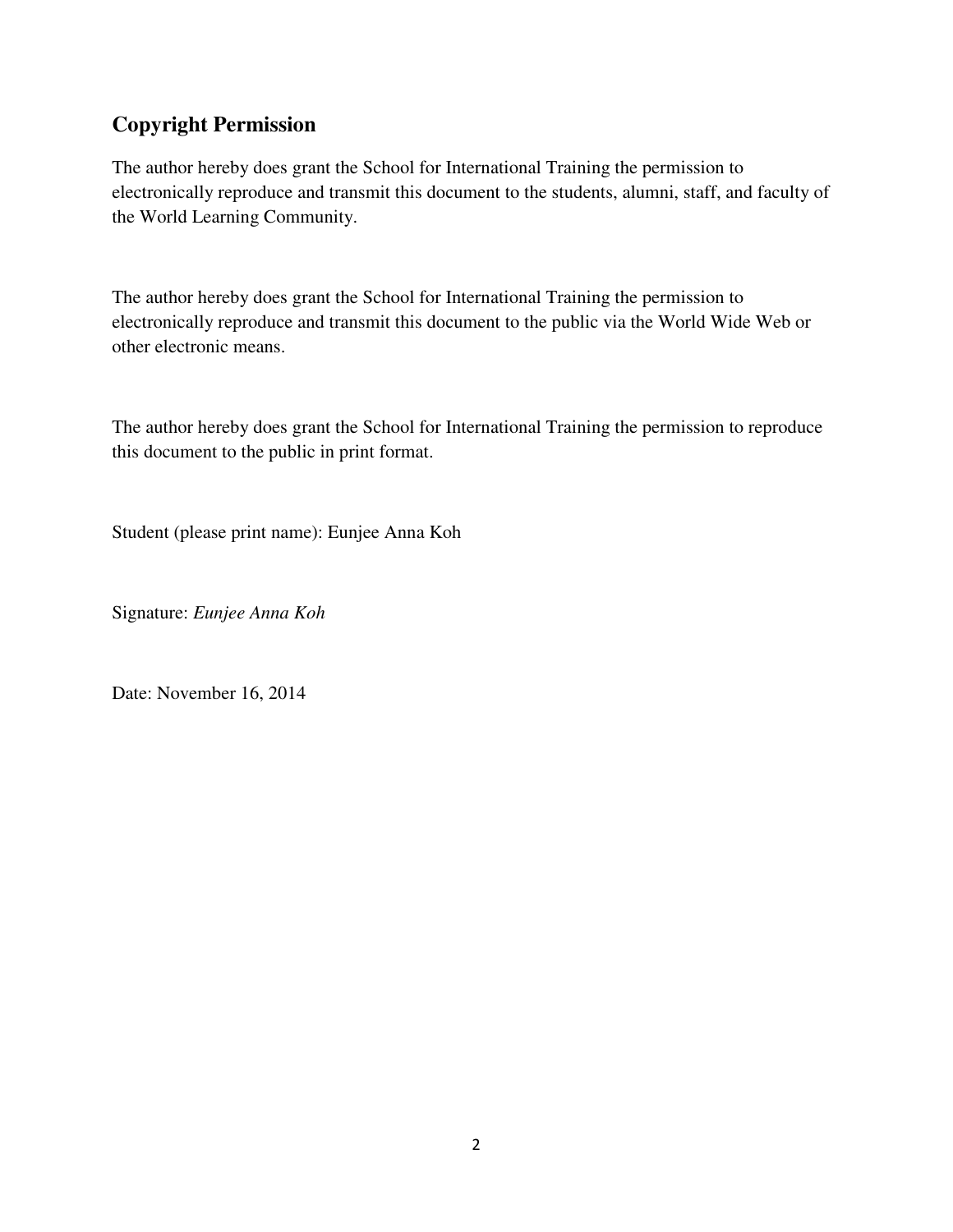# **Table of Contents**

- I. Introduction
- II. Literature Review
- III. Methodology
- IV. Results
- V. Conclusion
- VI. Study Limitations
- VII. Recommendations for Future Studies
- VIII. Works Cited
- IX. Appendices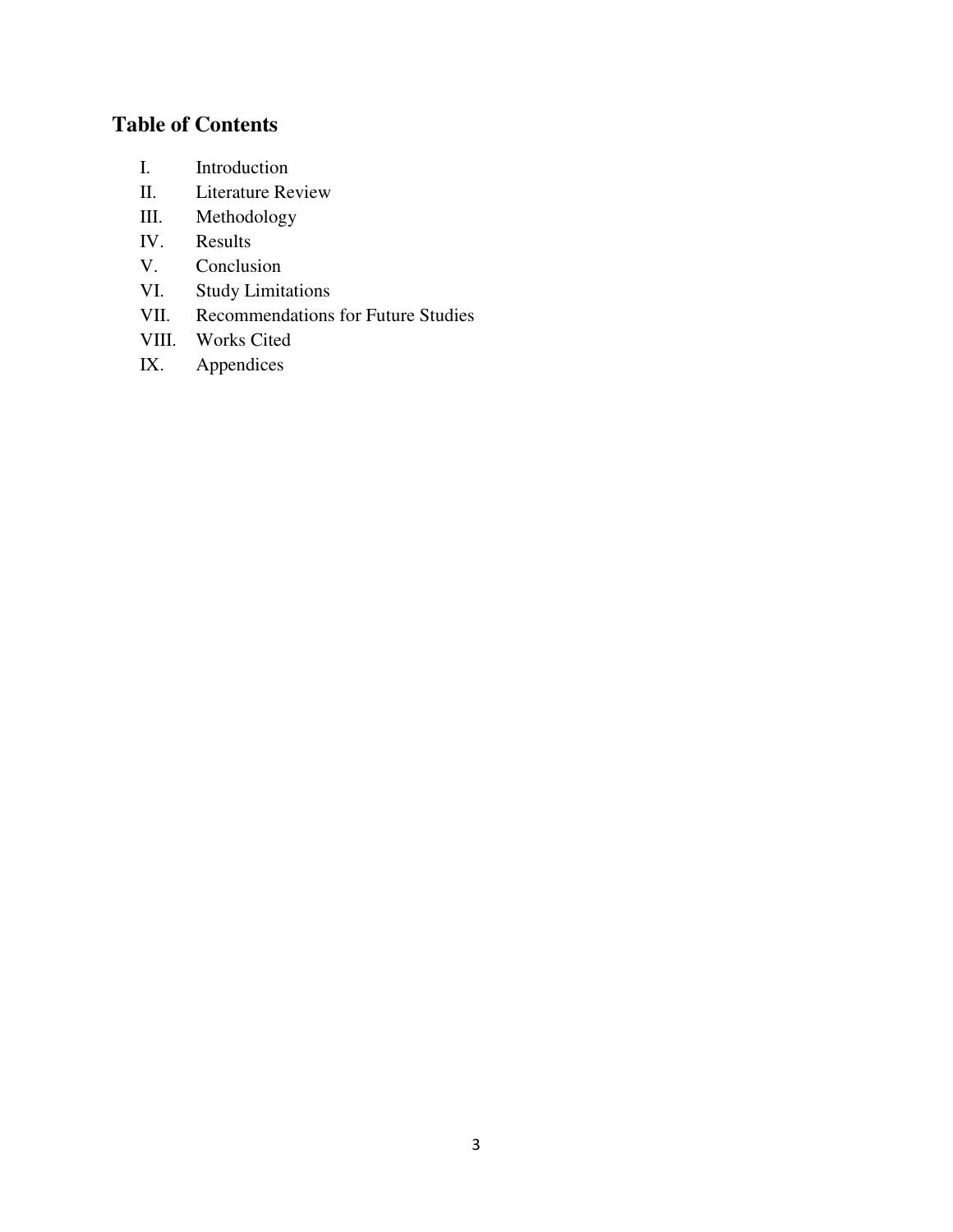# **Acknowledgements**

I would like to specially thank Arab Foundation for Sustainable Development "Ruwwad" for working with me on this project especially Hanan Al-Moghrabi, who showed tremendous support for my project despite her busy schedule. Thank you to others for providing the space to conduct the interviews with the students and for contacting the interviewees on my behalf. I would also like to thank Lutfalla, a student participant volunteering at Ruwwad, who provided tremendous help in my project by translating during my student interviews. I would also like to thank Dr. Bayan Aldulhaq for the guidance and support she provided me during the Independent Study Project period. I would like to personally like to thank Rima Akramawi who helped me with translation despite her busy schedule. I would like to express my gratitude to my advisor Dr. Nassir for providing me with support and guidance throughout this independent research project. I would also like to thank the individual interviewees for taking the time out of their day to answer questions about their experience in the scholarship for my project.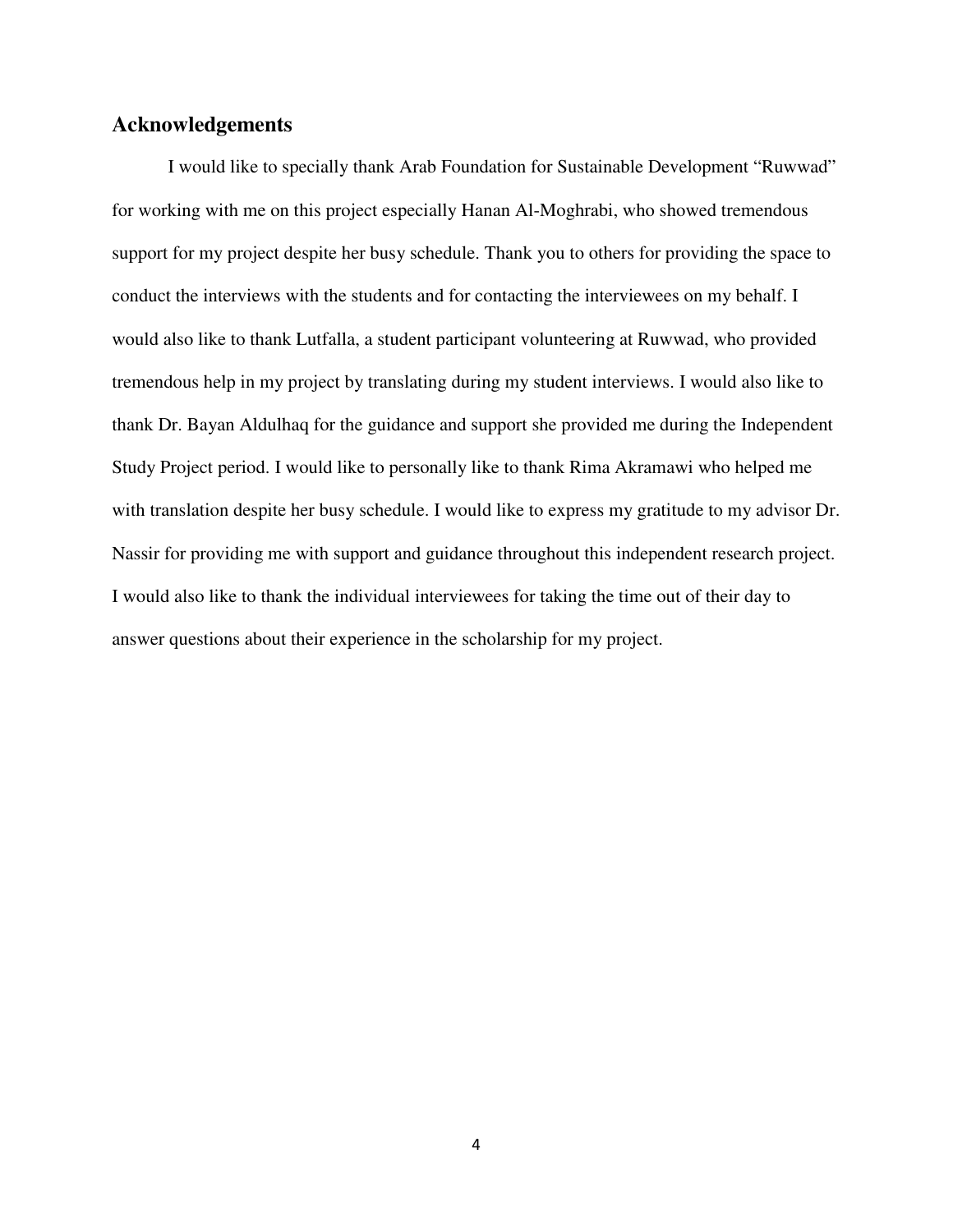#### **Abstract**

This research project applies Asset-Based Community Development theory to Ruwwad, a community-based organization in Al-Natheef. As a marginalized community, the approach to community development must be investigated to ensure that it does not worsen the community dependency. Through the Myoub Khorma Youth Education and Empowerment Fund, Ruwwad provides scholarships for youth from the neighborhood and surrounding areas. The impact of the scholarship on youth was investigated through conducting student interviews and collected material culture published by the organization. Ruwwad exemplifies an example of asset-based community development in the Middle East and youth have shown that they feel empowered through an increased sense of agency after being involved with the organization. The organization can show that supportive role does not mean ineffective community initiatives seen by its achievements in Al-Natheef. Within the youth, the scholarship project has been able to teach technical skills and professional development, importance of adult guidance and support, value of continued learning, psychosocial support, wish to mentor others, and a passion for civic engagement. This research project reinforces the importance of placing youth in the center of community development and should urge more communities to invest in building the capabilities of their young generation. Through resource allocation and instilling a sense of agency, youth will carry that responsibility forward and create another round of leaders in their community. Ruwwad shows that youth as an asset in community building creates sustained community mobilization.

**ISP Keywords:** Youth, Community Development, Development Studies, Empowerment, Regional Studies: Middle East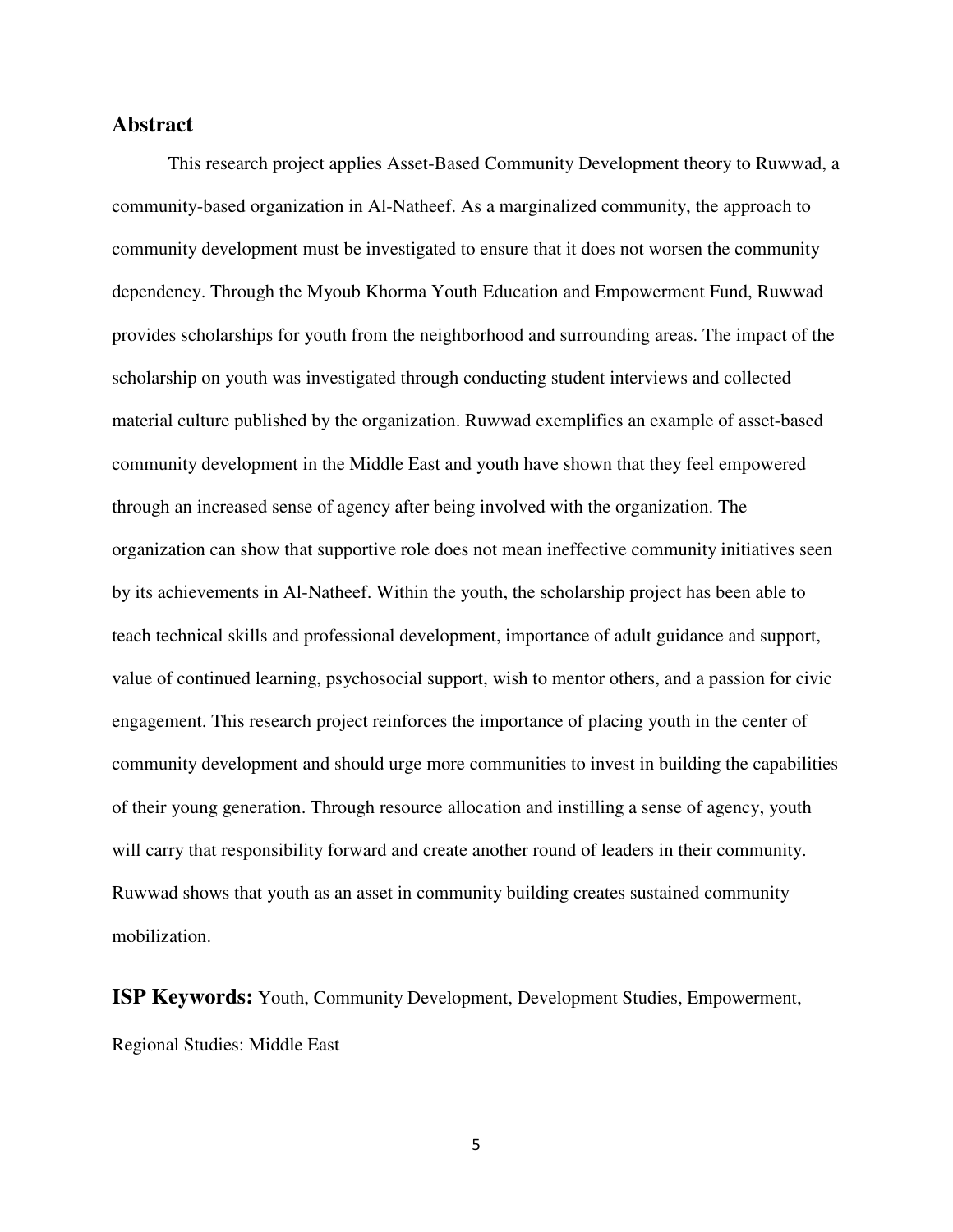# **I. Introduction**

The Oxford Dictionary defines community as "a group of people living in the same place or having a particular characteristic in common." Location is a factor in defining one's community, which is an important aspect when designing community interventions. Especially to undertake cycle of poverty, geographic marginalization creates concentrated pockets of poverty especially among urban areas (UNDP). However, physical proximity is an insufficient resource to create relationships. Community development requires belief in a common purpose and utilization of informal social networks. It depends on existing social capital in the community using relationships as a foundation for community-based projects. Development does not only come from the physical space, but it relies on creating structure for improvement and changing the behaviors of residents. In marginalized communities, people usually feel alienated from the larger society and from each other. Rather than bringing people together, deterioration of communities through economic downturn brings competition and a fear of violence and crime in the neighborhood (UNDP).

These types of communities do not nurture growth and development for youth who often grow up embodying the frustrations felt in their communities. The Arab Foundation for Sustainable Development "Ruwwad" is a community-based organization based in a socioeconomically disadvantaged neighborhood called Al-Natheef in East Amman. It is one of the neighborhoods that had been picked to represent urban poverty for Jordan Human Development Report in 2004. The report included perspectives of the poor from eight different disadvantaged communities from all over Jordan to recommend a pro-poor approach to address poverty for the government and community-based organizations. The presentation on the organization's model intrigued me during a field visit with the School of International Training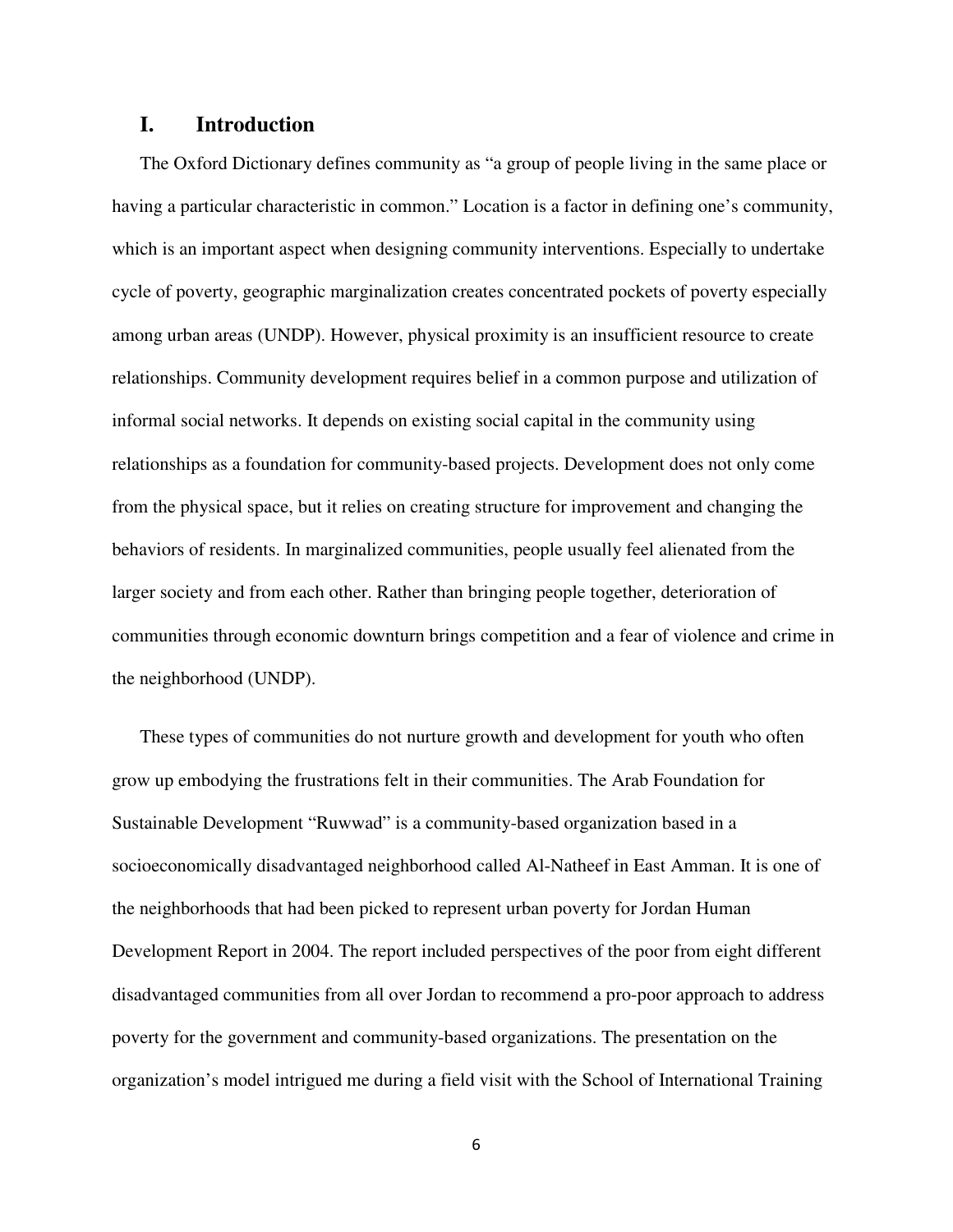in Amman, Jordan's Health and Community Development Program. Sustainability was a central theme to organizational structure with maintaining corporate partnerships and using youth as their community labor force.

The use of community service to develop leadership was similar to my own experience at Emory University becoming involved in the school community and environment. Growing up, I felt frustrated being a leader in my community, because other adults never trusted or respected my role. They believed that, due to my age, I was lacking in motivation and accountability for successful project completion. Not only were they reluctant to include me in most projects, but they were also forbidding me from participating in decision-making. Adults use the lack of experience as an excuse to restrict youth involvement and leadership in community initiatives, but Ruwwad did not do the same. Instead of creating barriers, they were seeking ways to help youth become more involved. It was refreshing to see an organization that mobilized youth as a community asset and also see how this approach created operational sustainability.

Arriving in Jordan made me consider different research projects. Living with a financially comfortable Jordanian family and commuting to School for International training building in Abdoun circle portrayed a skewed and privileged image of Jordan. We were reading and learning about social determinants of health, but we were living amongst ex-patriots and the wealthy. Visiting Ruwwad made me realize how Amman hides its marginalized communities using the tool of geographic isolation. The differences between East and West Amman showed me that forgotten narratives existed in East Amman. I wanted to hear the story of those living hidden away from the eyes of the tourists and those who can fill in the gaps to understanding a holistic experience of life in Jordan.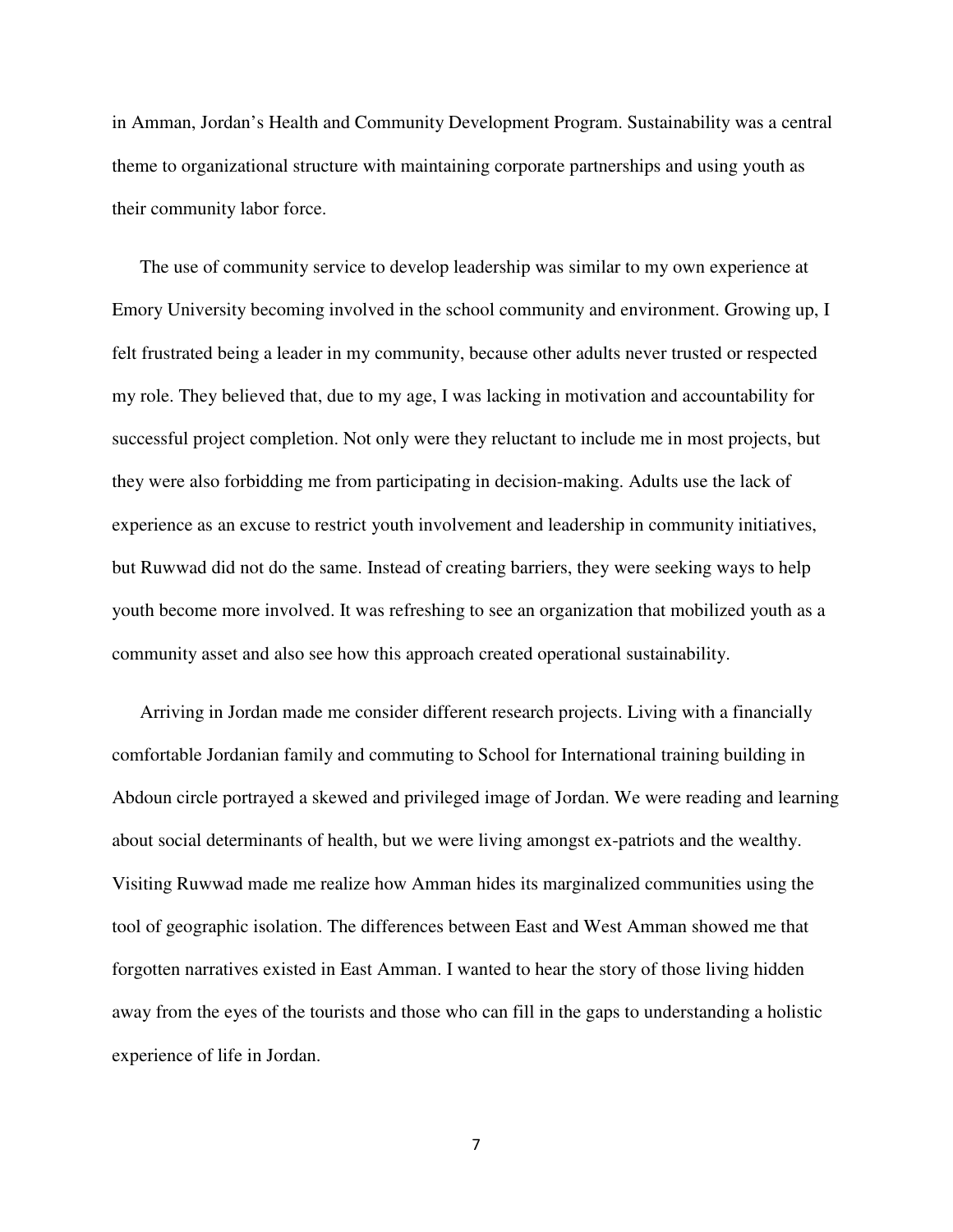Personally, I feel invested in this research to fuel my professional development through expanding existing understanding impact of different styles of community-based organization. I aspire a professional career in non-government sector especially organizations based in the communities either domestically or internationally. In my opinion, Ruwwad's model for community development is the new direction for all non-profit organizations because it involves structural collaboration between the three sectors of civil society. I hope that investigating youth perceptions on their experiences will allow inform me about Ruwwad's influence on individual growth. As participants in the program, they will be the best agents to narrate their own experiences.

The project is appropriate for the region since it is a program based in a marginalized area in Amman, Jordan. Poor communities are often forgotten and unaccounted for in national reports, which is a problem for national budgeting. Without having an accurate number for the poor, the government cannot provide enough services and resources (UNDP). The non-government organizations in Jordan have an important role in providing services to Jordanian citizens in coordination with the public and private sectors. Investigating sustainable NGO models is important to ensure that organizations do not leave marginalized communities more vulnerable by starting initiatives that worsen the dependency on outside actors. It is especially important to focus on organization that concentrates on youth, who will be future leaders and visionaries for the community. Therefore, investigating the impact of Ruwwad through youth experiences becomes an important project to conceptualize the effect on the area.

The research project will specifically focus on the youth who are receiving the Mousab Khorma Youth Education and Scholarship Fund. The fund provides opportunities to pursue higher education for students who are highschool graduates from the community in exchange for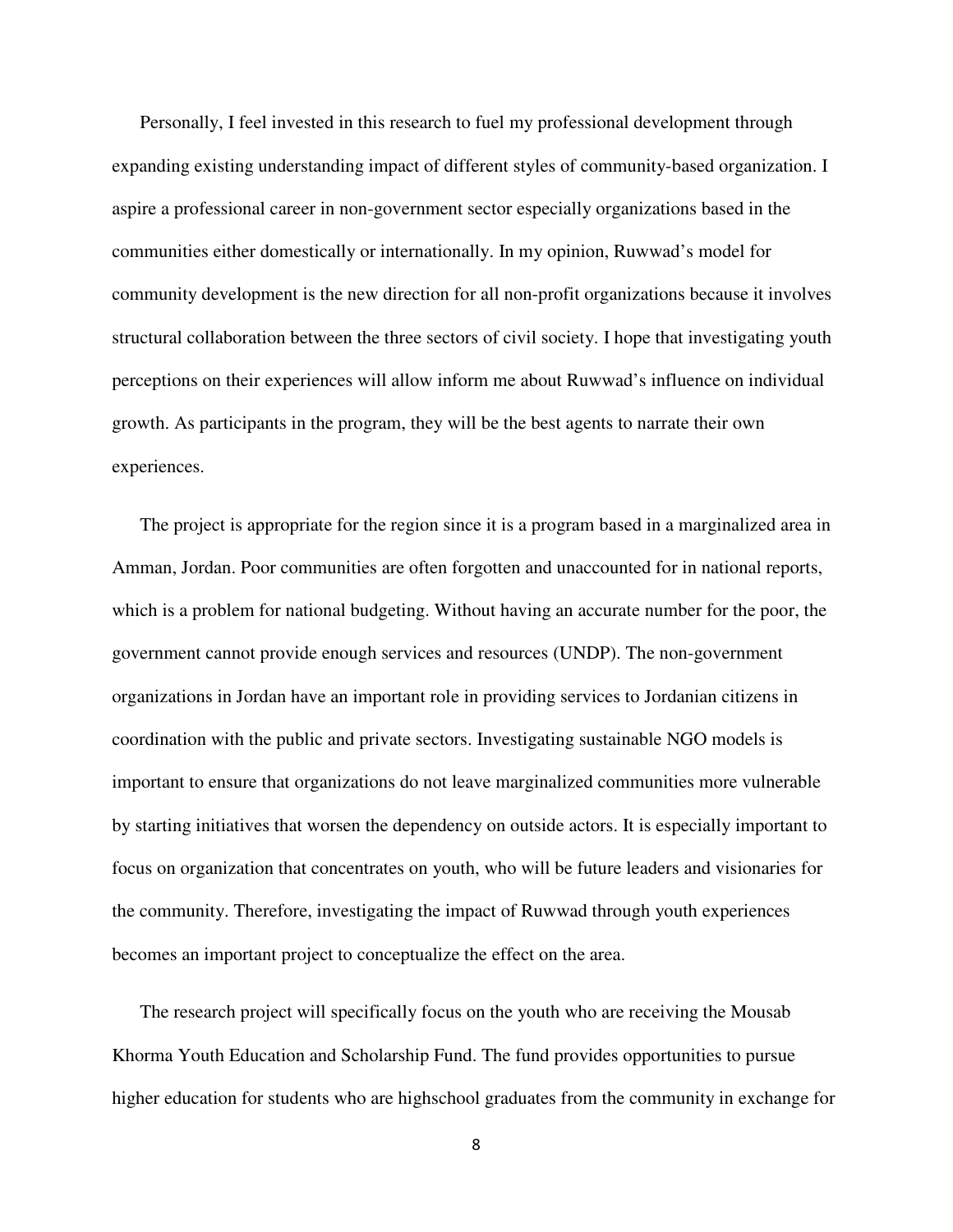four hours of community service per week. I would like to focus on youth who are in second or third year of scholarship, so that my research will not be impacted by unfamiliarity with program operation. The experience of narrating can provide reflection for those who have completed the community service for multiple years and provide a safe outlet for self-expression. I hope that my research project will be able to bring attention to the meaningful work of Ruwwad in Al-Natheef and focus attention on how to bring other communities the same level of empowerment. The information from the interviews will be supplemented from material culture to create a foundation for background on the organization and its missions.

Through reading existing literature, I predict that community service has enhanced a sense of citizenship in youth through enhancing community investment. It should have influenced their sense of agency in their own future and creating change in the neighborhood. I also expect that it has brought a partnership between youth and staff members rather than having an authoritydriven relationship. Having the community service component makes organization more sustainable and enhances youth development, showing that more community-based organizations should use youth as an asset in projects.

The theoretical foundation for analysis will be asset-based community development. Assetbased community development is a new approach that emphasizes starting with existing resources rather than bringing resources and outside agents into the community. By using this approach, youth are not seen as resource-draining and dependent but as capable citizens who have the potential to contribute to the community (Sutton 2007). Youth are a resource rather than a problem. A vital phase of this approach is empowering the citizens and resources to be able to invest and be part of the mobilization. Marginalized communities over lost their belief in themselves and their capabilities through years of being defined as a problem. To counteract the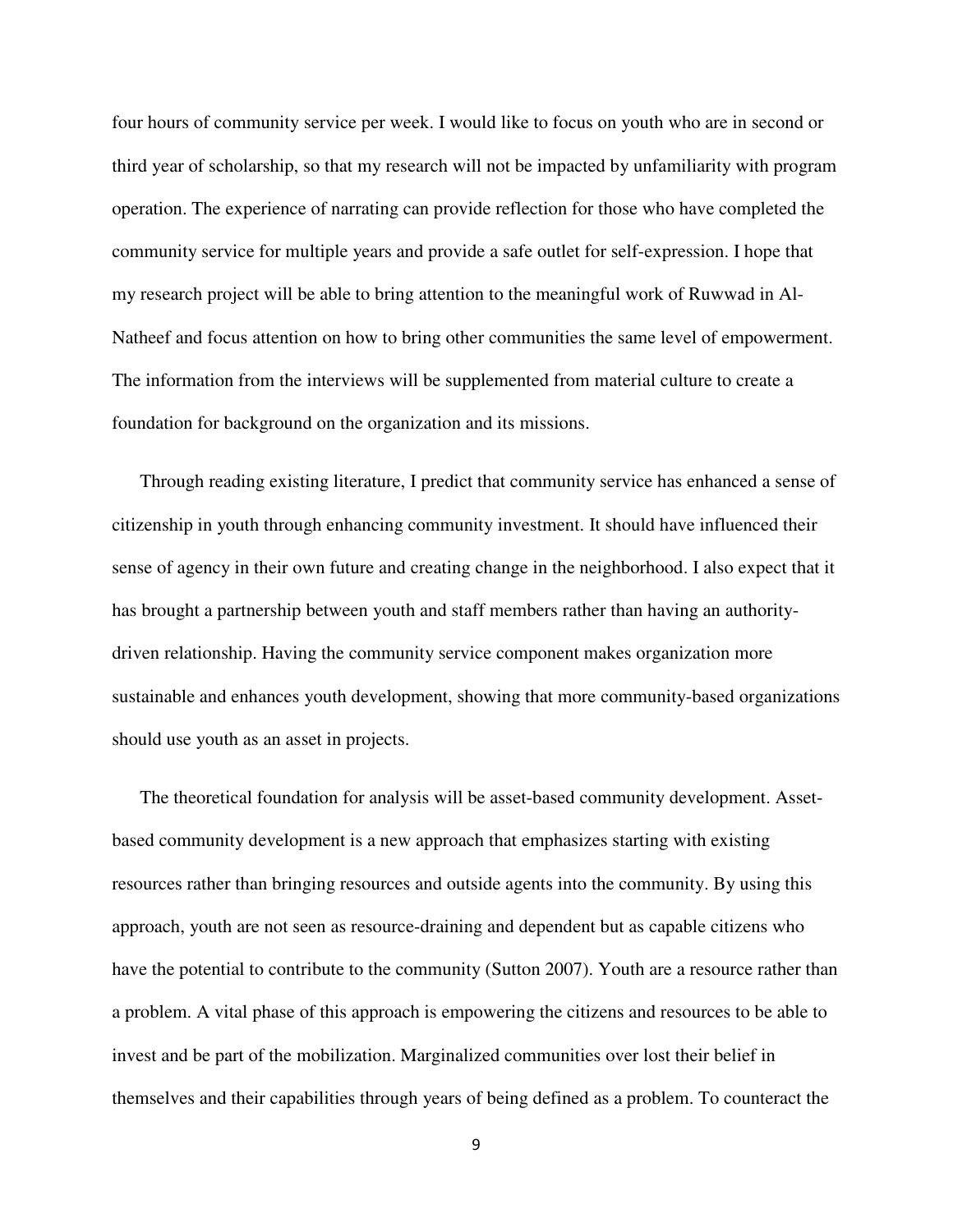consequences of negative perception, positive empowerment must restore their faith in their communities. Otherwise, a top-down approach to community development process can leave the disheartened behind creating a smaller community of marginalized and forgotten.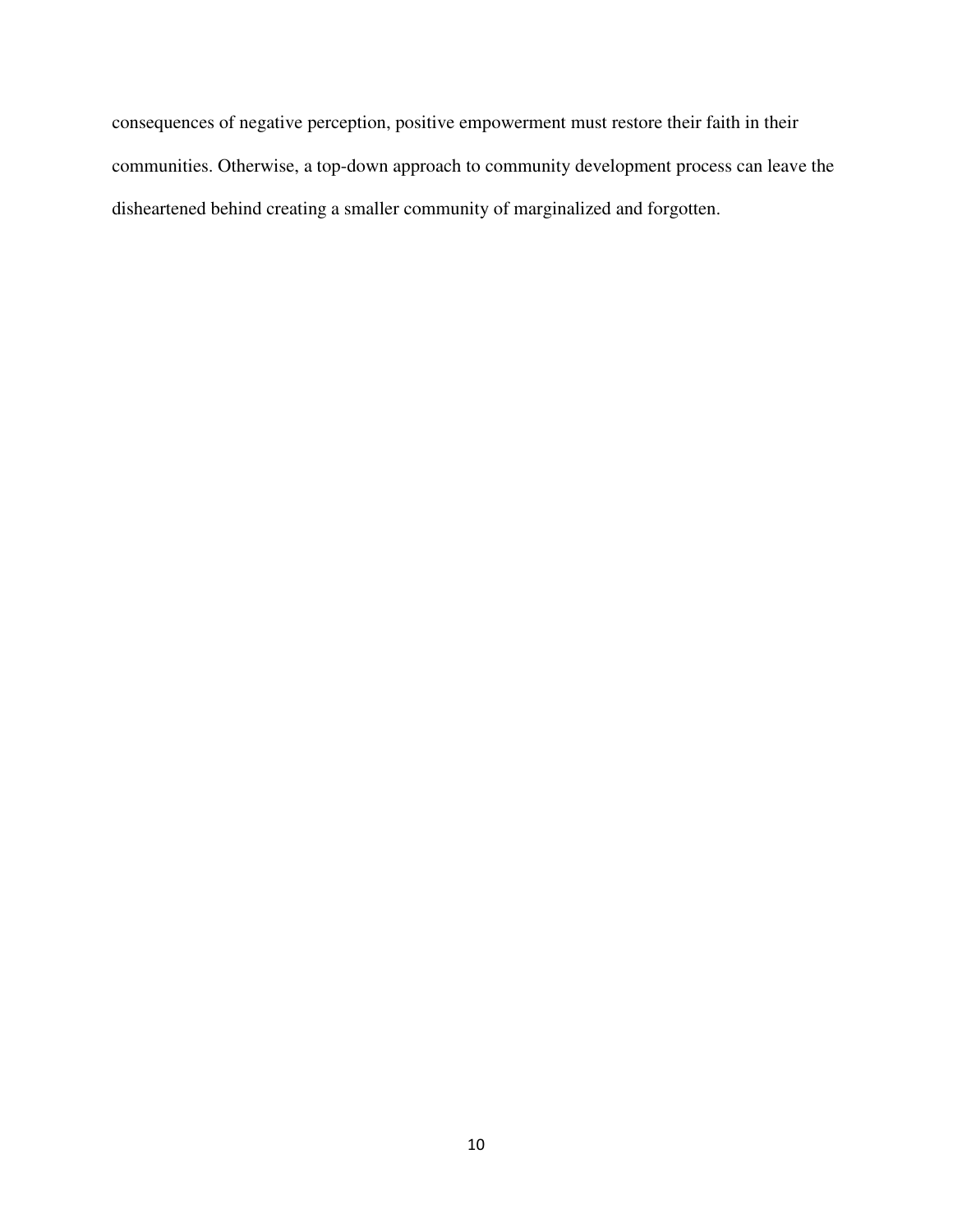# **II. Literature Review**

#### *Asset-Based Community Development*

The theory of asset-based community development was developed by John McKnight and Jody Kretzman at Institute of Policy Research (Mathie and Cunningham 2003). Asset-based community development is a theory developed in opposition of needs-based community development used frequently by programs by the government and non-government organizations. Needs-based community development starts with a community needs assessment to research the neighborhood. However, the community needs assessment focuses on the potential problems and weaknesses in the neighborhood. Asset-based community also conducts a community evaluation, but the focus is on identifying potential resources rather than discovering the problems in the neighborhood (Mathie and Cunningham 2003).

The World Bank has developed a similar approach to their projects in developing countries coined Community Driven Development since the 1990s. Community Driven Development has similar principles to Asset-Based Community Development. Through this approach, the World Bank aims to have more "local empowerment, participatory governance, demandresponsiveness, administrative autonomy, greater downward accountability, and enhanced local capacity" (World Bank). However, the World Bank focuses on having more institutional reform in the local governments and community-based organizations to allow for more autonomous governance in communities (Mathie and Cunningham 2003). Asset-based community development focuses more on community mobilization rather than institutional reform.

Inclusive community action destroys the idea that the community is the problem and rather, its residents become an ally for development. Organizations using asset-based community development focus on ways to include the community with active participation in their projects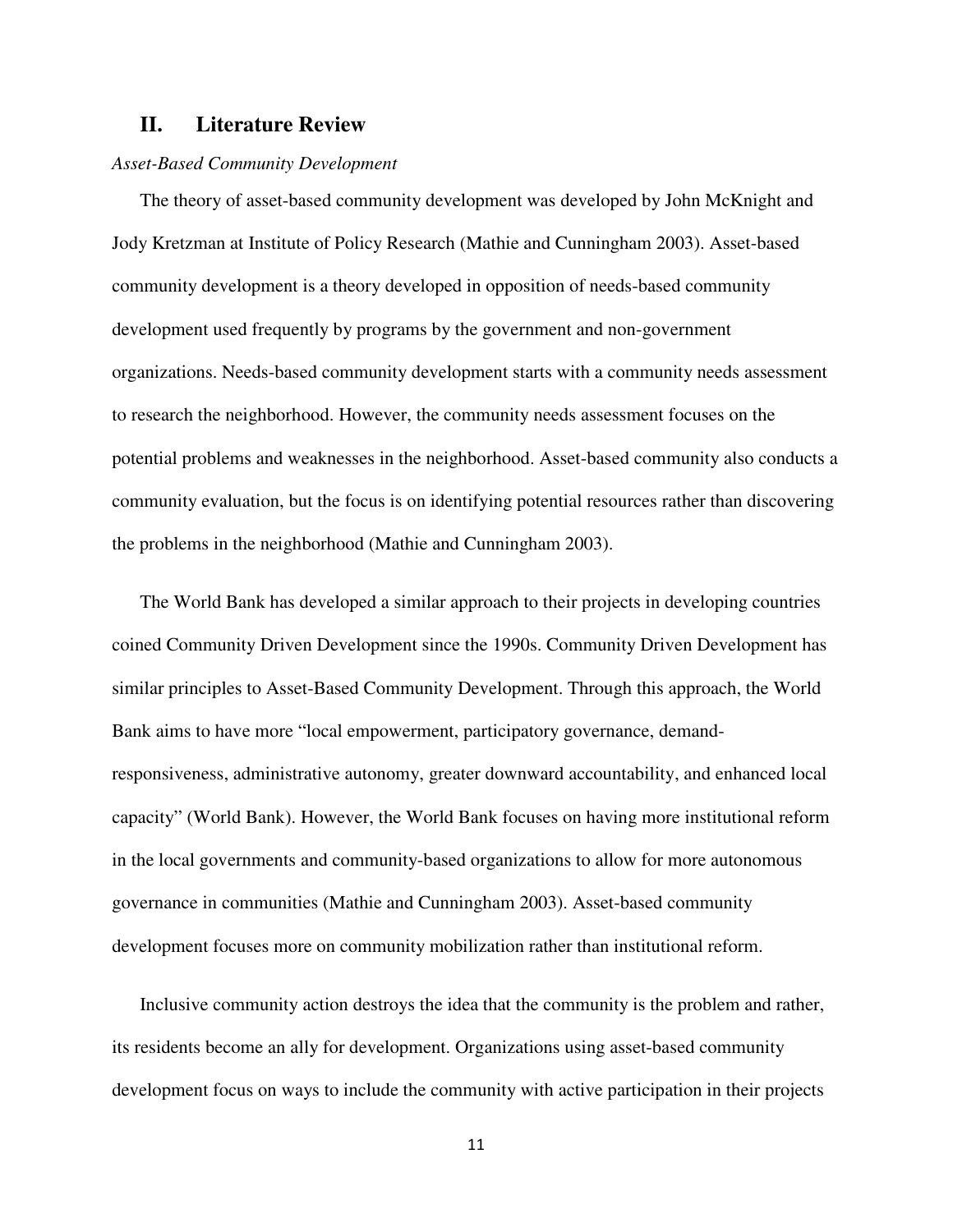and programs (Mathie and Cunningham 2003). The foundation of asset-based community development is to identify resources and capabilities within the community to outgrow the problem. It is important for the resources to come from within the community, because needsbased community development worsens the dependency on outside agencies. Receiving aid from outside agencies and government perpetuates the ideology that outsiders are the only ones who can help the community (Mathie and Cunningham 2003). The ideology of outsiders as heroes diminishes residents' own experiences and power to help themselves; it is another barrier between the marginalized community and the rest of the world.

Community-based organizations (CBO) have an important role in implementing asset-based community development. They must be the "inside actors" who are familiar and connected with the community. The role of CBO is to recognize and mobilize the assets in the community especially focusing on identifying informal networks that formal networks can utilize to establish themselves (Mathie and Cunningham 2003). The use of community-based organization reinforces the importance of social capital in this approach. Social capital is defined as "talents of individuals but also the relationships such as associations and informal networks" (UNDP). By being familiar with the local social capital, the CBO should advise local governments and civil organizations on ways to fulfill their duties to the population. However, CBO is also responsible to make sure that the local community maintains their autonomy while receiving civic aid (UNDP). In a similar manner, CBO should provide resources and opportunities to build capacities for community and its residents, but their role is not to govern the community. They must step backwards and make autonomous community leadership possible.

A community asset that is often overlooked is the youth in the community. Youth are usually perceived as resource-draining and as a problem rather than as potential agents of change in the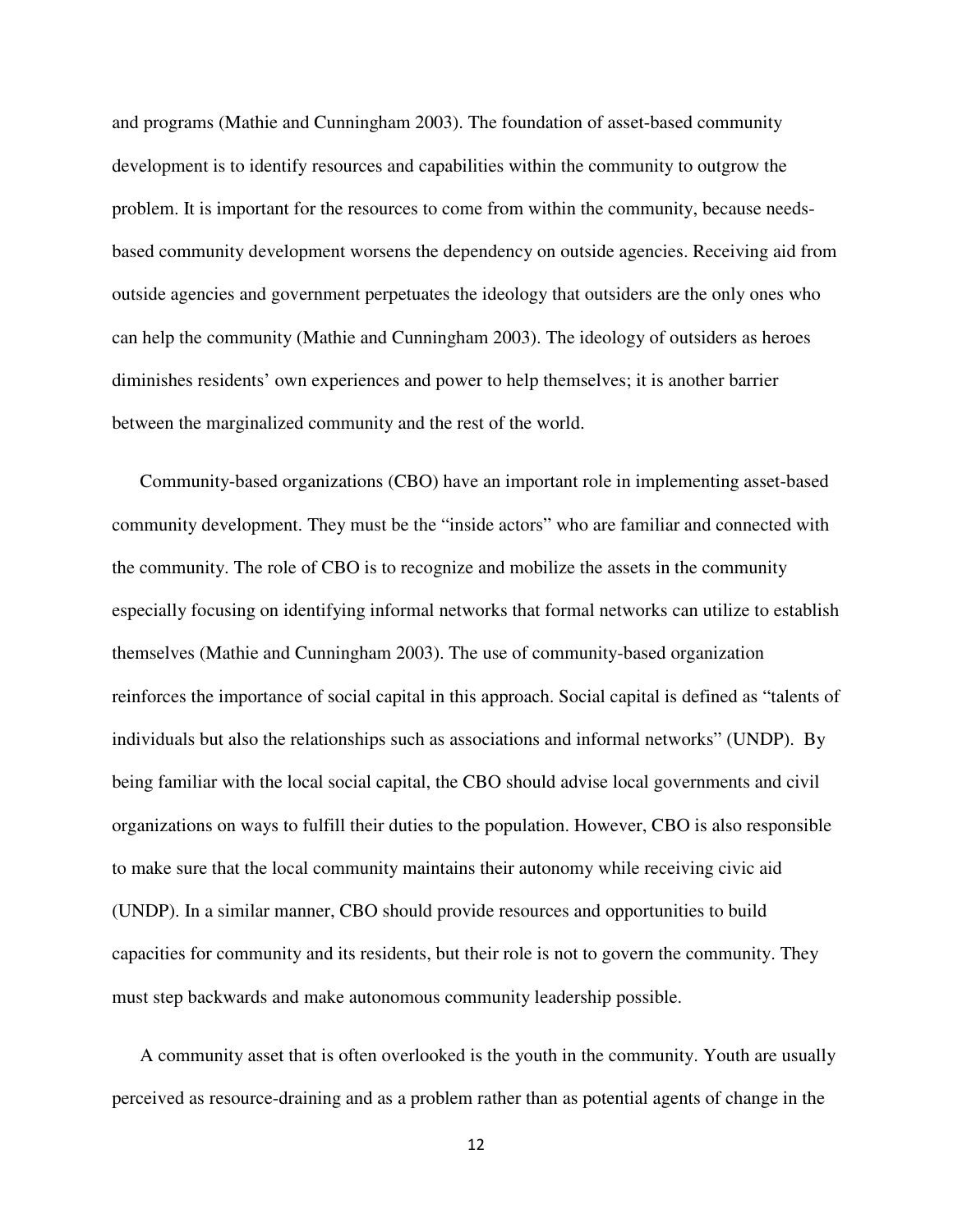neighborhood (Sutton 2007). Youth are also the most vulnerable population in marginalized communities, because according to data from the United States, poor youth are more likely to drop out of school, enter juvenile justice system, and be trapped in poverty as adults compared to their peers (Zimmerman 2007). To improve youth's situation, community development strategy must also simultaneously empower youth's position in society. An approach should be able to develop youth abilities, improve adult perceptions of youth, and encourage positive involvement in the community (Stewart 2011). Asset-based community development would be able to engage youth and it would be a valuable accomplishment for sustainable improvement.

#### *Youth Participation in Community Service*

The benefits of youth engaging in leadership through community service have been thoroughly researched in the United States. Documented evidence states that community service has positive impact on youth. Youth have self-reported that community service has increased their positive attitudes about school and therefore, improved their engagement with academics (Stewart 2011). Having a civic duty enhanced optimistic attitudes toward their futures rather than perpetuating hopelessness and fear. Community service has instilled a sense of self-efficacy and through a sense of autonomy, improved the youth's self-confidence and self-esteem (Stewart 2011). The benefits do not only extend to personal development, but they also include improving the relationships between the youth and parents (Stewart 2011). Parental relationships have shown to progress through increased trust and communications. In some cases, the community service projects do not finish at the end of service term. Participating in one community service projects have also encouraged youth to create and implement other service opportunities beyond their initial service project (Stewart 2011).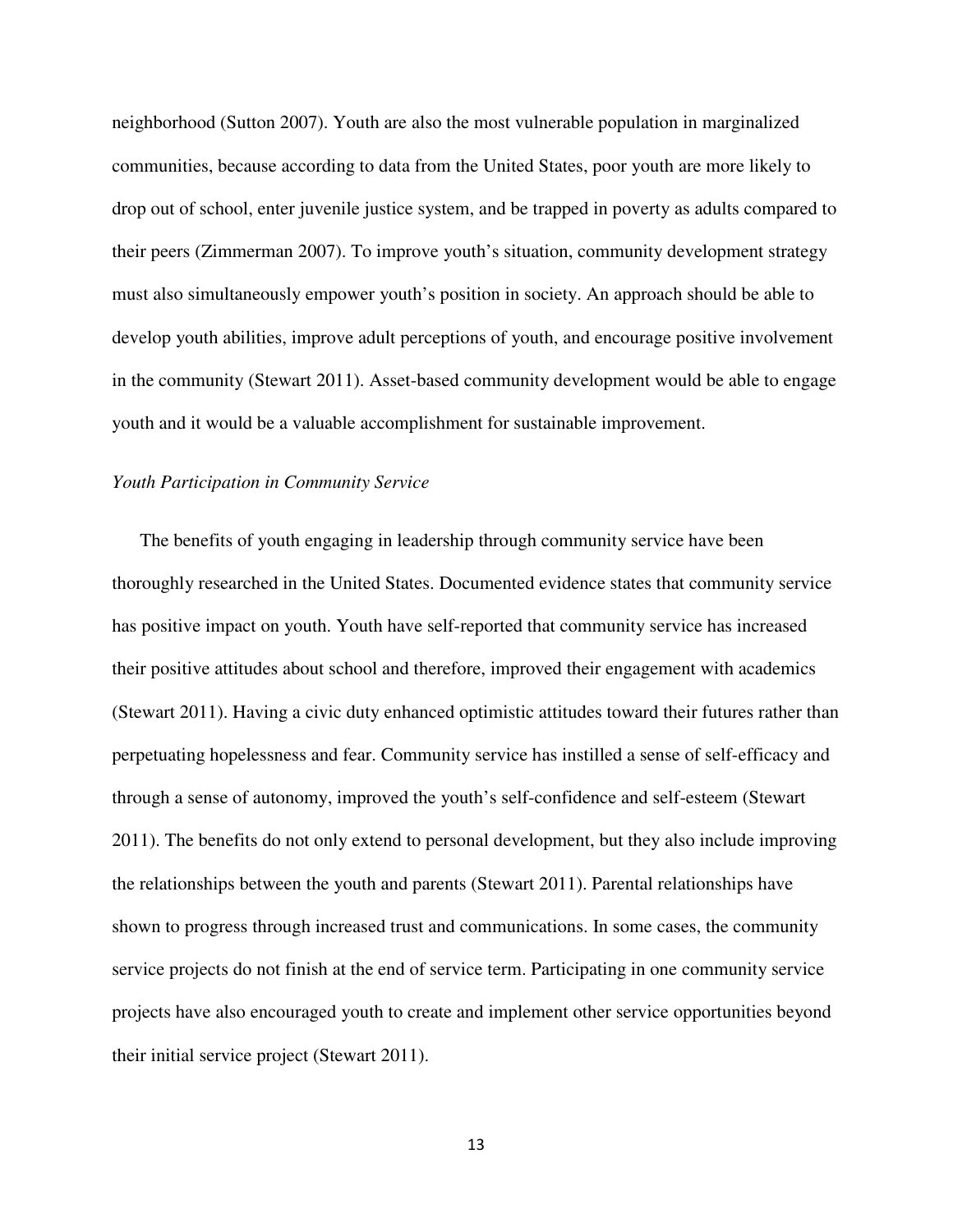An important component of community service is youth empowerment. The Oxford Dictionary definition of empower is "to give someone the authority or power to do something." Empowerment comes from a partnership between the youth and supportive adults where they need to relate to the youth as partners and peers rather than exist as authority figures (Sutton 2007). Youth do not feel empowered by increased involvement in community service through devoting more time but through receiving guidance from surrounding adult figures. They also need appropriate guidance for their cultural context and development capacities, so these factors need to be considered when determining mentors for youth leaders. Youth empowerment should represent collective, democratic, and prosocial engagement of the youth in which they are involved in the decision making process (Morton and Mortgomery 2012).

 Through empowerment, youth have self-reported benefits. Empowered youth describe differences in their sense of identity through being able to develop new ideas of their characters. They are able to feel more recognized in their communities and identities, which increases their sense of self-efficacy. Feeling sociopolitical control in their own environment allows individuals to feel supported regardless of existing level of social support (Christens and Peterson 2012). Understanding the impact of empowerment, it becomes important to emphasize feelings of sociopolitical control especially for individuals who grew up in unsupportive ecological environments. The role of empowerment in growth becomes an important consideration for sustainable change especially those with marginalized backgrounds.

#### *Background Information on Al-Natheef and Jordan*

Jordan Human Development Report in 2004 is a report in a pro-poor perspective on development to dismantle the pattern in which previous development schemes have worsened the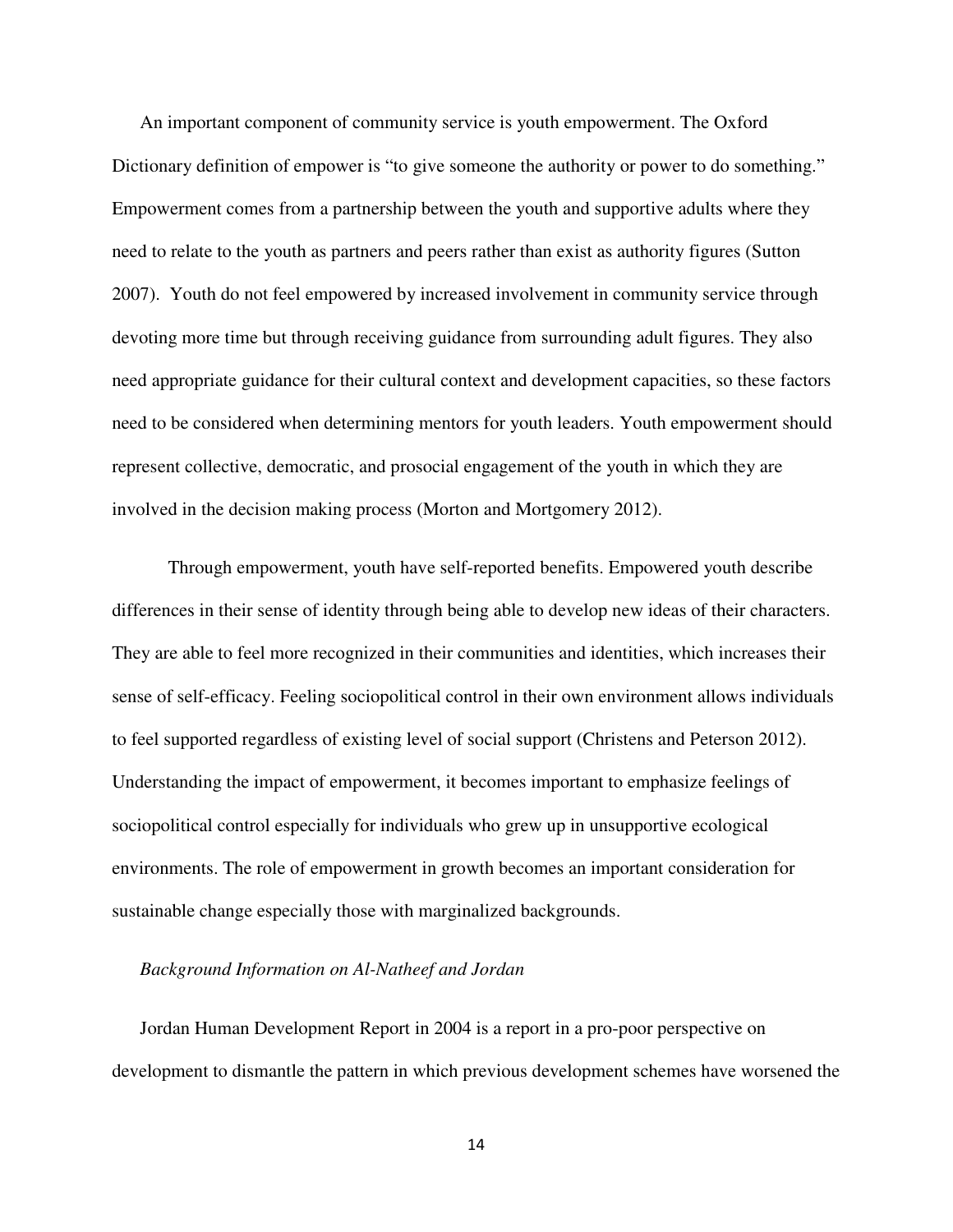marginalization. A major challenge to the Jordanian policy maker is that there is no reliable data on the poor (UNDP 2004). Without knowing the extent of poverty in the country, it is impossible to address the problem through policy. An important step in poverty alleviation is identifying the "pockets of poverty," the geographic locations where concentrated poverty perpetuates in a cyclical fashion (UNDP 2004). These are the regions over looked in development and human development reports, because the population in these regions are silenced. Especially in light of the regional political climate, the poor deserve more attention. Compared to the rest of the population, poor are particularly vulnerable to political and economic shocks since they do not have an economic safety net to absorb shocks and fluctuations (UNDP 2004). Lack of attention to marginalized communities is a hindrance to Jordan's country development.

Despite the existence of the poor, Jordan scores as one of the highest on the Human Development Index. Human Development Index was developed by United Nations Development Program to be able to incorporate humans and their capabilities into calculating a country's development rather than relying solely on economic growth (UNDP 2014). In 2013, Jordan's HDI was reported as .745 (UNDP 2014). Most of the other Arab countries that score highly on HDI have revenue from oil extraction, so it is remarkable that Jordan is able to achieve a high livelihood for its population without the stable national GDP (UNDP 2004). Jordan's high HDI is attributed to its high life expectancy and education attainment levels. The country has achieved universal healthcare with 98.5% of the population having access to healthcare services in 2004.

The population distribution in Jordan shows that it is a very young country. 35.8% of the population is 0-14 years old and 20.4% of the population is 15-24 years old (CIA 2014). Half of the population is under the age of twenty-four, which has benefits and consequences. Young population means a new labor force to sustain growth. However, youth need investment in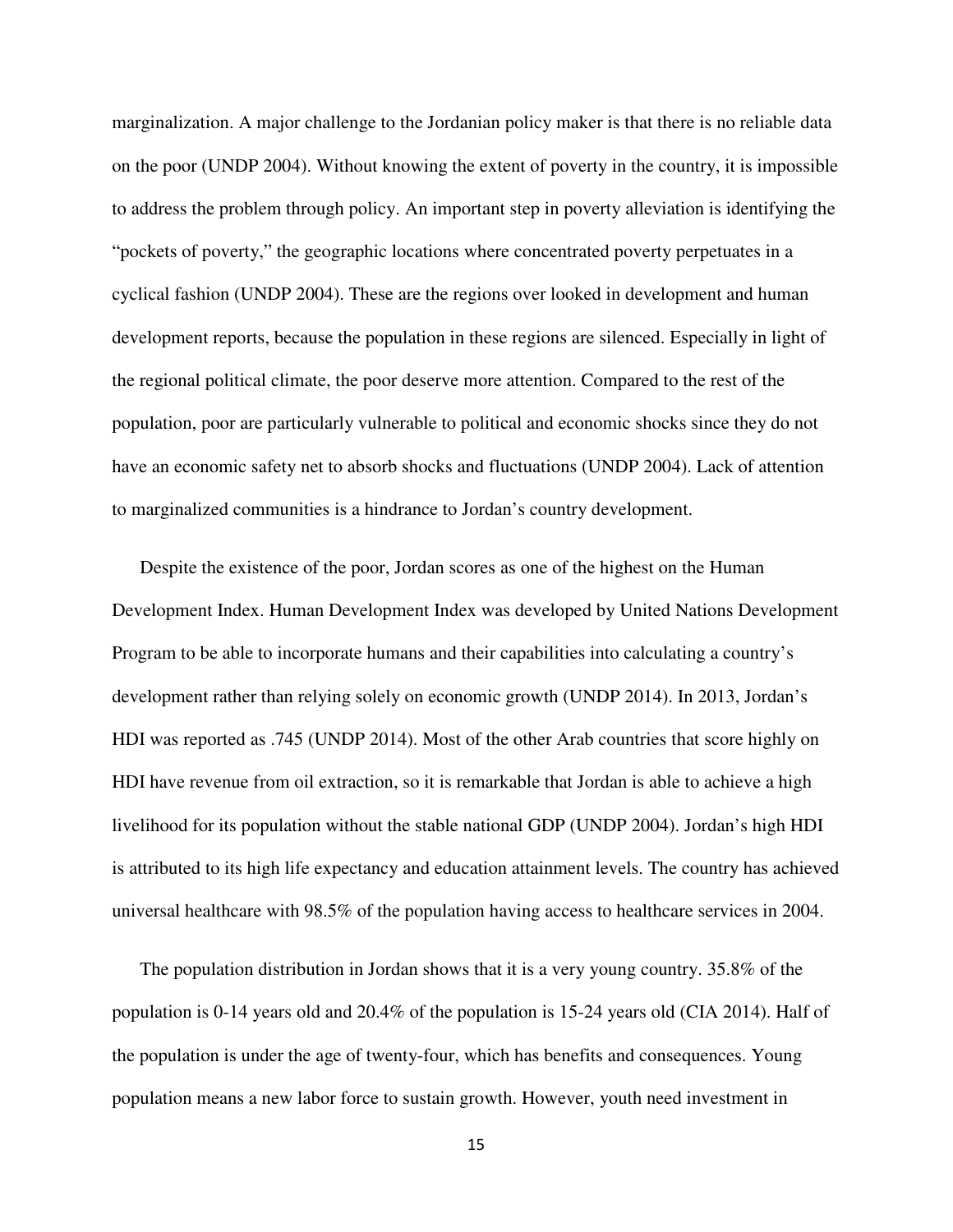education and health from the government to reach their full potential and be capable citizens (UNDP). A challenge arose in 2004 in which Jordan must be able to create employment for the new incoming youth labor force of 40,000 while providing for the 194,000 unemployed in the country (UNDP). In 2014, it still remains a challenge. Although advances and investment in family planning reduced the fertility rate, population growth rate remains stable. Providing for the youth and taking full advantage of youth abilities will need to be a national priority for strategizing sustainable development in Jordan.

Al-Natheef is one of the seven different communities highlighted in the Human Development Report to represent existing urban poverty. The community was also selected to investigate the impact of migrations on exacerbating poverty. It is a community located in East Amman and marked by dense population of 54,000 (UNDP 2004). Due to lack of profit in rural livelihoods, most of the people living in rural areas sold their livestock and moved to urban cities. However, the migration perpetuates a sense of powerlessness. Since professional skills in rural livelihoods do not translate to jobs in cities, it creates a sense of helplessness (UNDP 2004). The fear in older generation is also passed down to younger generations With fathers expressing their feelings of incompetence, it becomes embedded into young boy's minds as well (UNDP 2004). The sense of helplessness hinders personal growth and capacity building for youth even before entering the labor force. Al-Natheef residents expressed that they do not feel capable as their peers because they are not equipped with skills for tourism as those who have grown up in urban areas (UNDP 2004). This feeling in the community represents the need for vocational training to empower the youth and equip them with appropriate skills to flourish in their environment.

The community has also been impacted by migrations due to the Gulf War and influx of refugees due to regional conflict. The migrations due to Gulf War were beneficial for residents of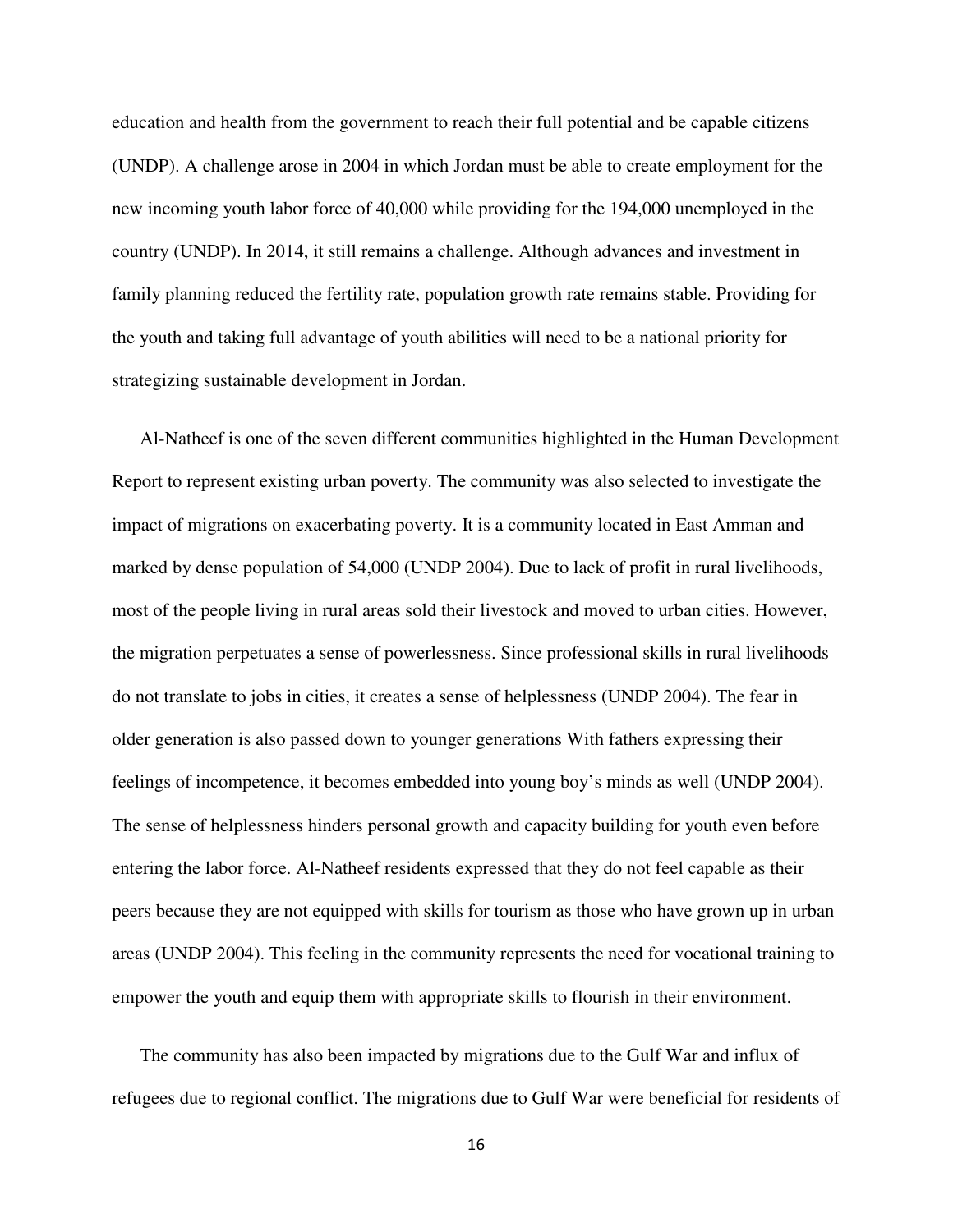Al-Natheef since they could have short-term construction jobs to account for increases in population (UNDP 2004). However, there was a problem of feeling displaced by the migrants. New residents increased the price of rented spaces due to increased demands. Landlords were also reported evicting more economically disadvantaged natives in exchange for more financially secure Gulf immigrants (UNDP 2004). The loss of homes and increased prices of housing worsened the overall feelings of marginalization and poverty in the area. Aside from the Guld War migrants, Al-Natheef has an informal refugee camp called Mohammad Amin Refugee Camp (Ruwwad 2010). The refugee camp hosted Palestinian refugees originally, but due to recent regional events, they hosted refugees from different nationalities.

Poor communities become a different area for community development. As the economic situation in the neighborhood worsens, social capital also faces a similar decline. Instead of relying on each other during difficult financial times, people are reluctant to leave their homes and interact with their community due to increased fear of existing crime and violence (UNDP 2004). Asset-based community development becomes more important to foster the decreasing informal social networks and instill the idea of togetherness and community. Due to the lack of social capital, it becomes more important to have a trusted community-based organization leading the upcoming changes. The situation in Al-Natheef requires a community-based organization to lead its asset-based community development especially take advantage of youth as a resource.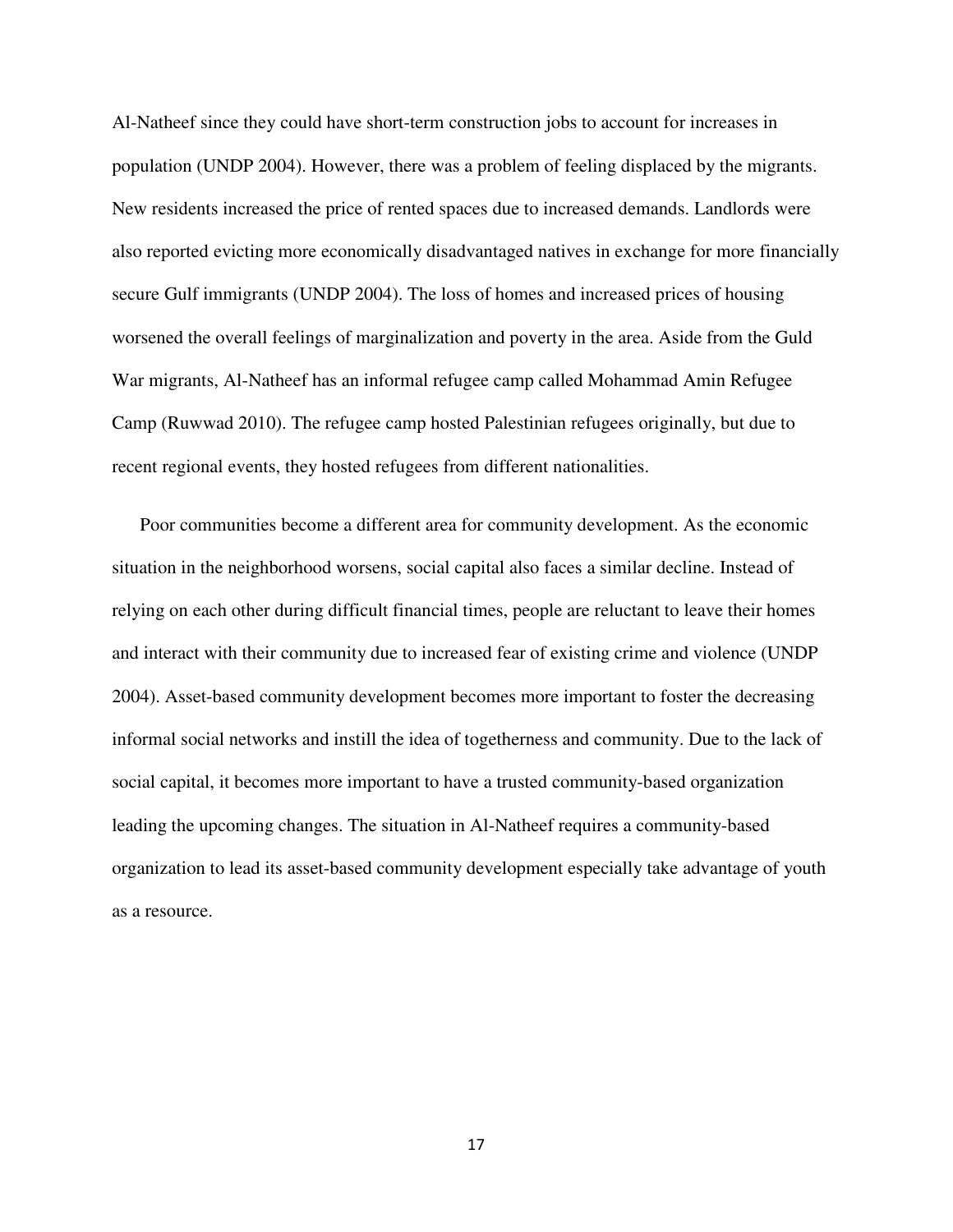#### **III. Methodology**

The fact that Jordan has such a thriving non-government organization sector made it difficult for the researcher to pick a particular place to investigate. Critical criteria were for the nongovernmental organization to be a community-based organization and have been integrated into the area for at least five years. The organization should also show sustainability within its organization model rather than perpetuating dependency from the marginalized residents through fluctuations in fudning. Visiting the organization with the School for International Training Health and Community Development Program, researcher determined that Ruwwad established an integrated and sustainable role in the community.

The Arab Fund for Sustainable Development "Ruwwad" is a community based organization in Jabal Al-Natheef in East Amman dedicated to "help disadvantaged communities overcome marginalization through youth activism, civic engagement and education." (2012 report). The organization was started in 2005 and in the beginning, they focused on bringing essential services to the marginalized population. Ruwwad established the neighborhood's first police station, health clinic, post office, and completed renovation projects for neighboring schools (Ruwwad 2014 Presentation). They have also been successful at providing legal aid services and establishing Shams Al-Jabal library, the first library for children in the neighborhood (Ruwwad 2014 Presentation). It bridges the gap between the private sector and marginalized community by also requiring corporate responsibility beyond simple financial support. Its private donors include Aramex, Abraj Capital, and Cairo Amman Bank, who provide the organization and its youth with internships, speeches about the working environment, and IT and English skills to better equip them for the real working environment (Ruwwad 2010).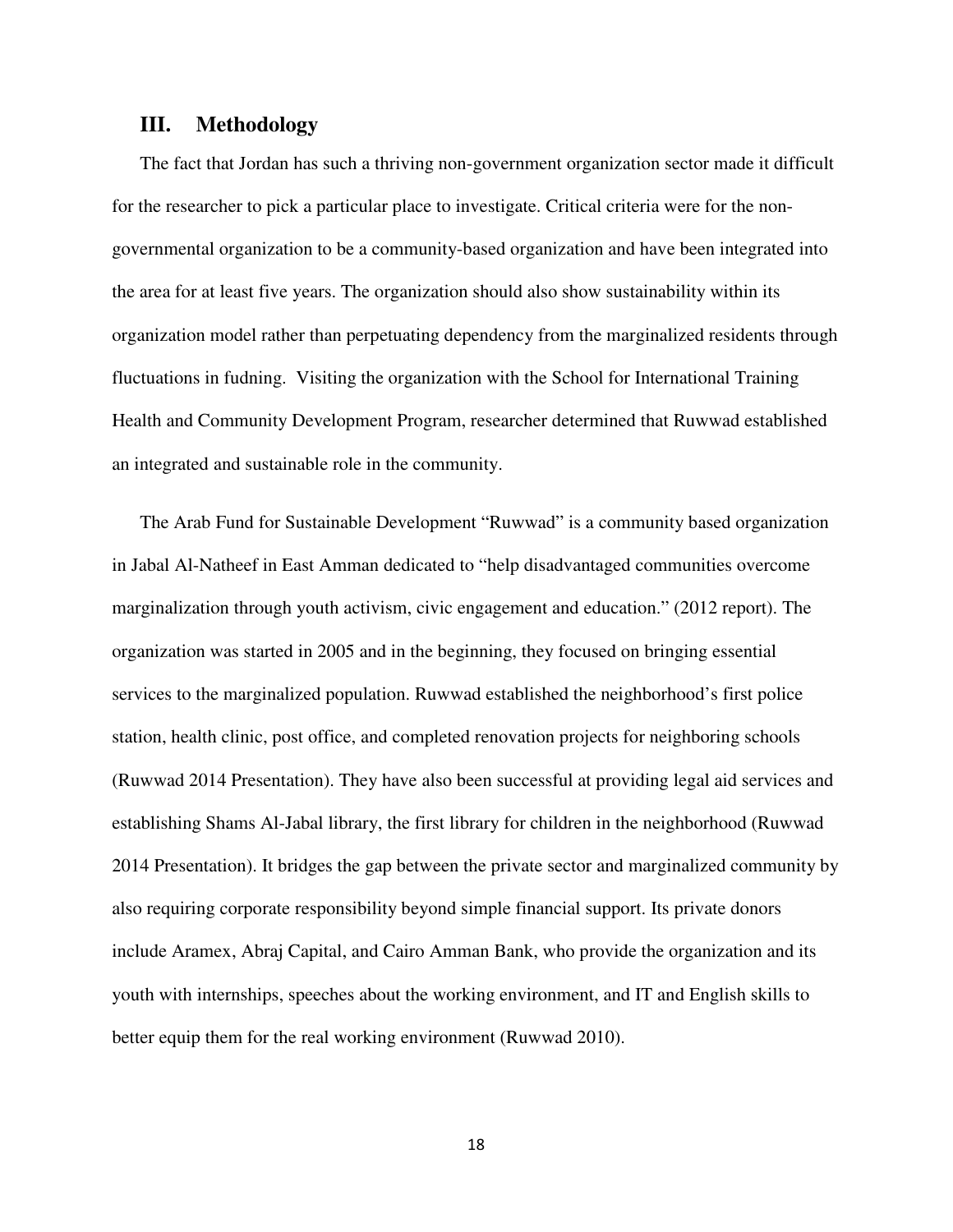An essential financial assistance provided is the student scholarships for higher education Mousab Khorma Youth Education and Empowerment Fund. Students in Al-Natheef and neighboring communities are invited to apply for the scholarship that will provide them with financial assistance to continue education beyond secondary school. The scholarship does not select students solely based on academic merit, but selection is also based on following traits: sense of initiative, feeling of responsibility towards community, positivity, leadership, and interest in a specific field for study (Ruwwad 2011). The selection was modified to include alternative factors outside of academia to be mindful of the fact that children growing up in marginalized communities might not have had the opportunities to achieve the highest academic excellence. In exchange for the financial assistance, scholarship youth must complete four hours of community service per week in one of the three focus areas. Three focus areas include: psychosocial support, women empowerment program, and child program. Ruwwad uses the scholarship youth as their community force to implement and sustain community programs for the neighborhood. In 2010, Ruwwad approximated that it saved 61,710 JD by not having to hire seventeen full-time staff members and using their youth force instead for community development projects (2010 report).

Researcher decided to focus on capturing the student experiences within Ruwwad since the scholarship is a core foundation for organization's sustainability and role within the neighborhood. Under the guidance of her research mentor, researcher was able to identify key variables to investigate during the student interviews such as asking about education levels of parents to allow for more holistic analysis of student experiences. In the beginning of the research period, investigator wanted to interview two study populations of students and staff members. However, given the short timeframe of the research project and the fact that data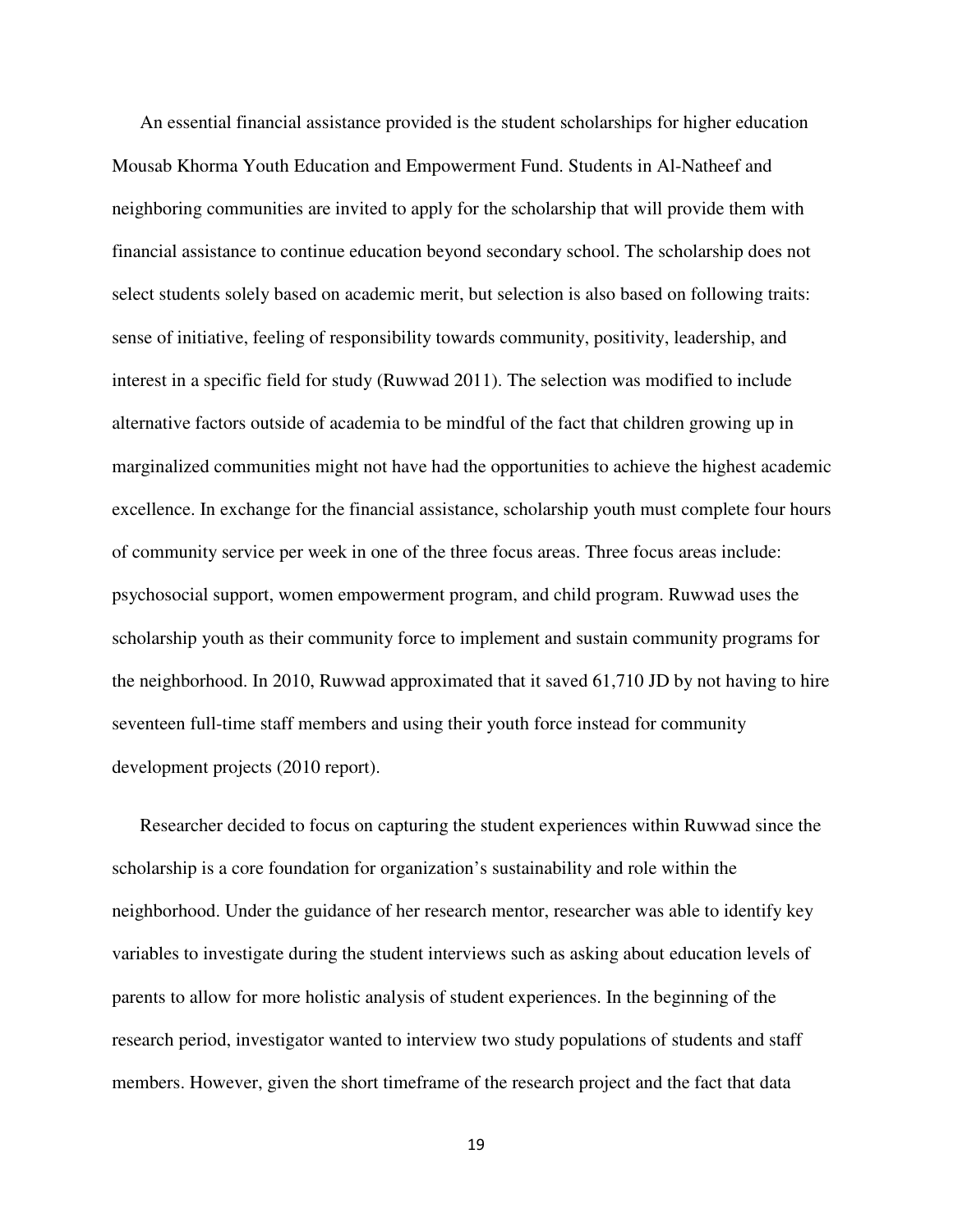collection period occurred at the same time as the scholarship graduations, it was unreasonable to ask for staff interviews from the organization. As the study progressed, researcher decided to use material culture as an alternative information source for the organization to consider the professional image of the organization. The material culture was provided for the researcher through one of the volunteers working in evaluation and management of the organization and through use of online search engines. The resources include annual reports from years 2010, 2011, and 2012, powerpoint presentation from 2014, and Purdue University student publication on a service project with Ruwwad.

Ruwwad was able to connect researcher to the study population by finding students for the researcher. The researcher decided to choose third and second year students in the scholarship especially since the final year students would be busy with preparing for graduation and upcoming exams. However, it was important to collect a student population who has had sufficient experience with the scholarship as to not let the unfamiliarity impact the student opinion on their experience. Three years was an appropriate amount of time to become accustomed to the program and realize its positive impacts on self. Since the students will be from surrounding neighborhoods and come to the organization's headquarters to complete their community service, researcher decided to conduct her interviews in a private space provided by the organization. Although the space was meant to be private due to limited space of the organization, a few staff members were present during the student interviews. The lack of complete privacy was a challenge to ensuring full protection of student opinions and responses.

Due to the limited language skills of researcher, students were given an option of using a translator to speak in Arabic to ease their discomfort. Ruwwad provided the translation services for the researcher by using one of their student volunteers or one of the staff members.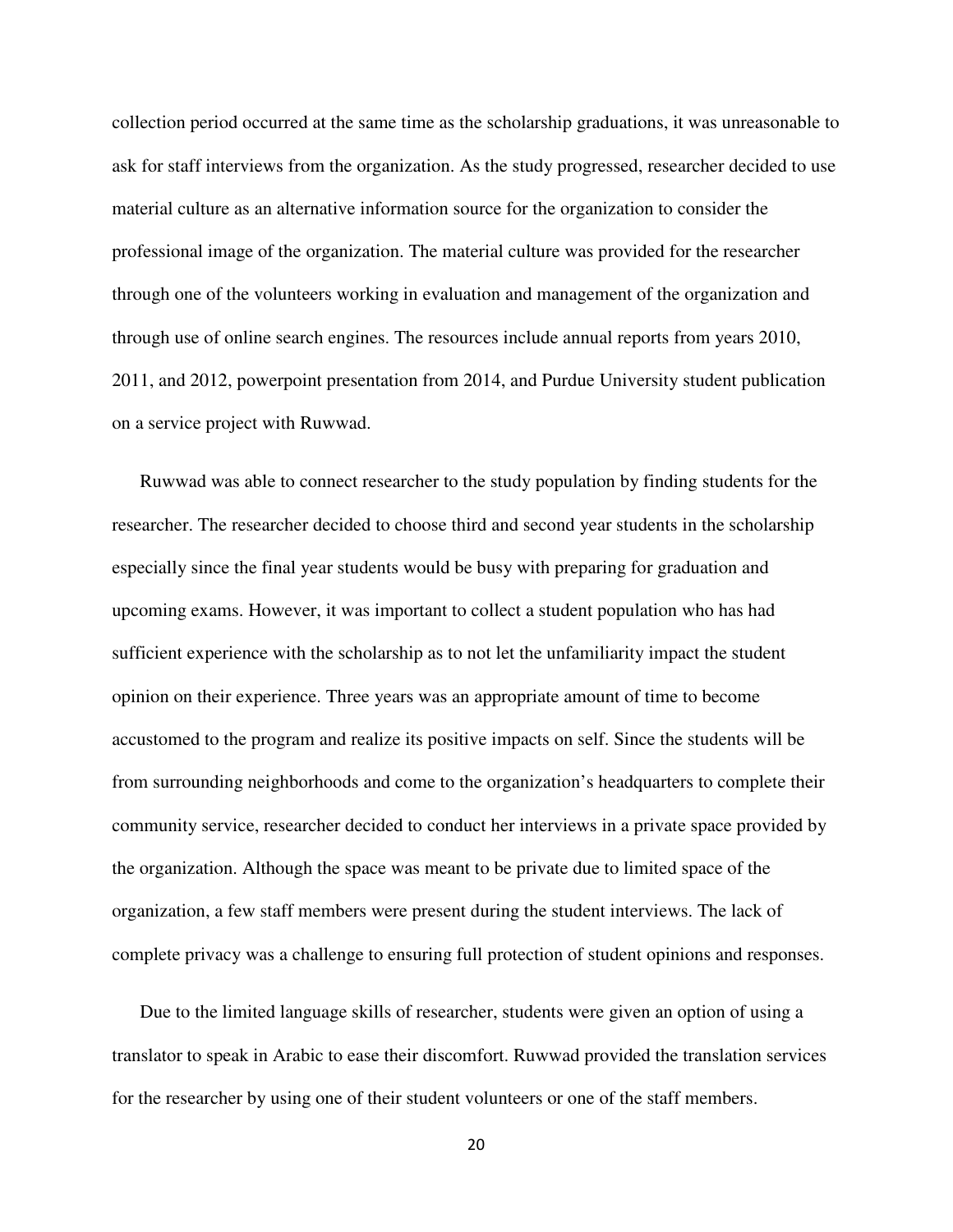Researcher decided to use a translator to prevent language from being a barrier to freedom of expression and decrease the potential for miscommunication and misinterpretation on both sides of communication. During the interview, researcher asked for follow-up questions and clarifications from both students and translator if any responses appeared to be unclear. The use of conversation-style interview allowed the researcher to limit the chances of misinterpretation.

While staff members and those affiliated with the organization were present during the interviews, researcher made sure to explicitly state that their responses to the questions would not affect their scholarship or relationship with the organization. By presenting the consent form and proposed outcomes of the project in a transparent manner, researcher validated that every participant realized that investigation was solely to hear their experiences without an anterior motive. The students had the choice to wait until completion of the interview to sign the consent form in which they could opt to protect their identity or to be referred to by name throughout my paper. The consent form was translated into Arabic to ensure that students will understand the document completely before signing to protect their rights.

An obstacle that arose during data collection is due to harsh weather conditions that occurred on one of the data collection days. The weather prevented two of the eight intended informants from showing up to the organization since driving was very dangerous. The weather reduced my sample size from eight informants to six informants, limiting the amount of available information. Originally, another one of my informants cancelled last minute, but the organization was able to find another interviewees last minute. The last replacement informant was only a second year, but the researcher recorded data on the participant requiring a slight variation on the population of interest. The data pool decreased from eight intended interviews to six interviews.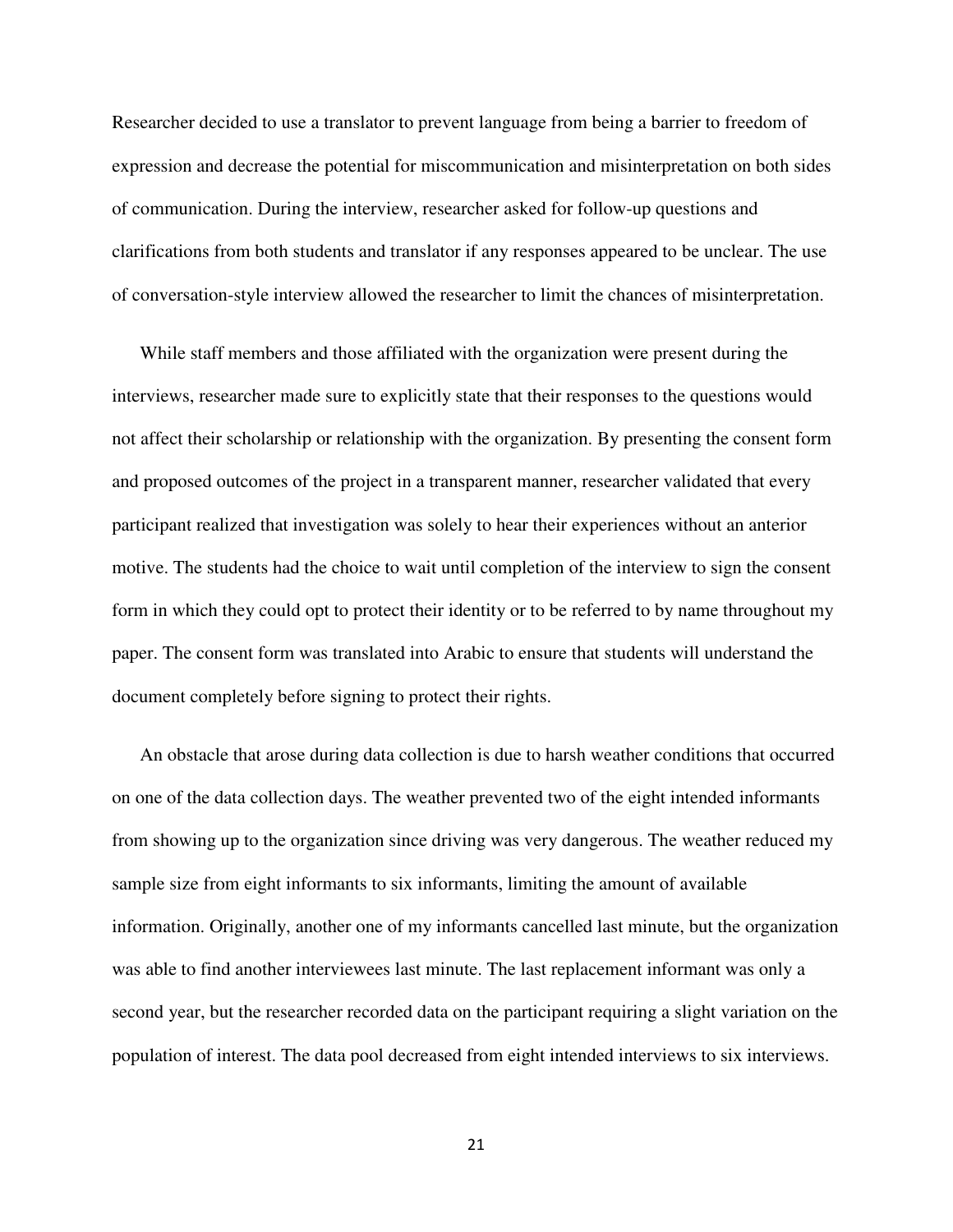The fact that the researcher's data collection period took place within the final week of preparation for this year's graduation presented a challenge. Due to the busy schedules of the organization staff members, it was impossible to find available times for staff interviews. Researcher had to reconsider her study population and scope of her project. Without staff opinions, the research project is limited to individual perceptions and narratives in the scholarship. Researcher increased the number of student interviews from four to eight projected interviews to allow for more data analysis. She also requested more material culture from the organization to have another source of information outside of student interviews for more robust analysis.

Another obstacle to research was the required time period to receive organization clearance. The project was delayed since investigator had to gain organization approval after IRB approval had been attained. With more time to collect data and more time before the student graduations, researcher would have been able to have a bigger sample size and therefore finalize more significant results using quantitative analysis. With the time restraint of the research project, obtaining organization approval delayed data collection for another week, which rushed the project.

A long-term volunteer from Australia who is working for a year with Ruwwad to assist with monitoring and evaluation supervised and advised my interviews. She had experience conducting interviews and provided me with feedback after my first day of data collection. While she approved of my interview questions, she told me that modifying the questions so that they are more open-ended would allow for more creativity and active thinking from informants. She also advised me that leaving the questions more open especially when asking for background about education levels of parents. Open questions would be more sensitive to the emotions of the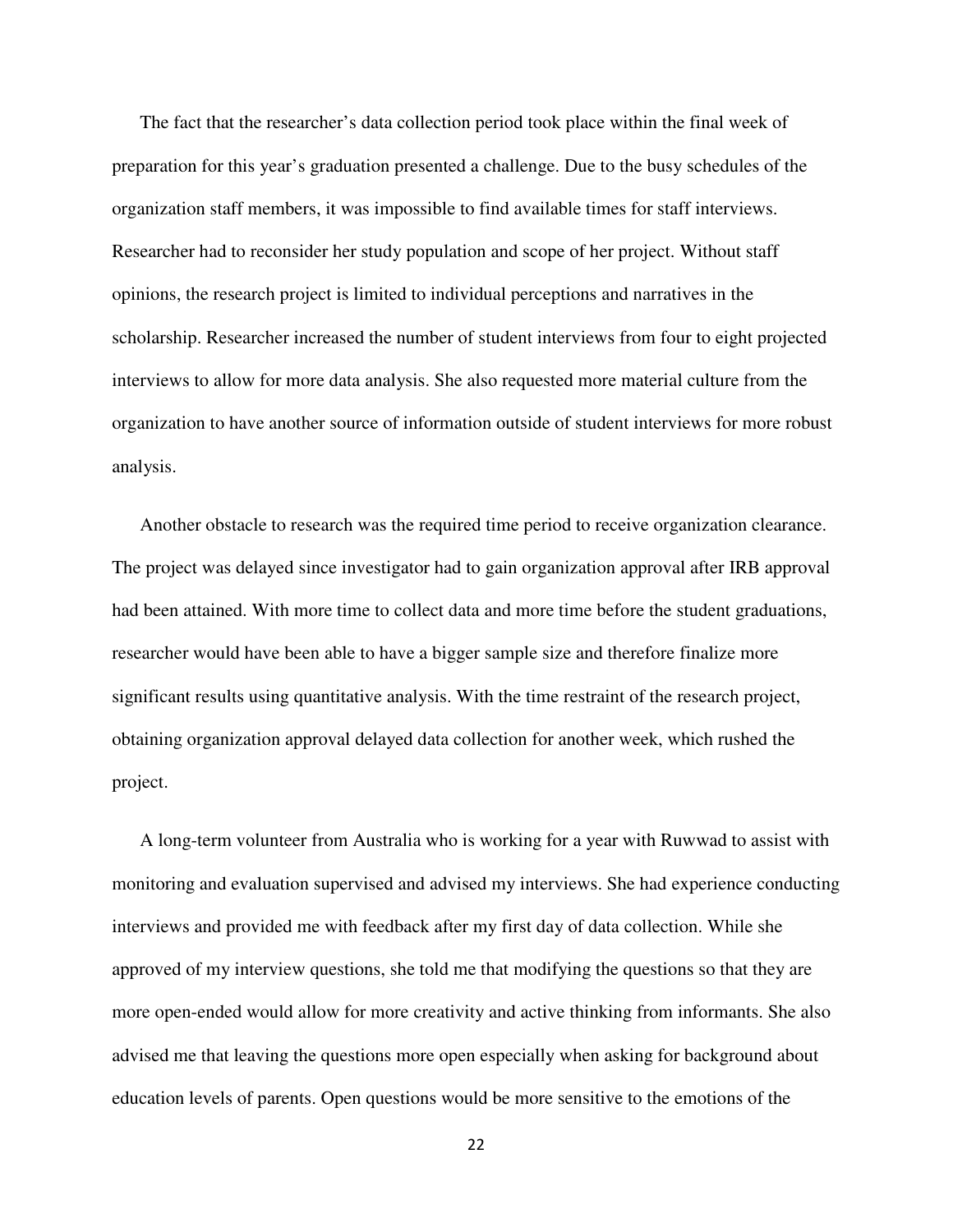informants rather than making them feel embarrassed about their background. Before my second data collection, I altered my questions so that I could be broader in my initial question then ask follow-up questions if the information is not willingly provided by the informants.

Changing of the interview questions created variations in data collection. Having such a small sample size, the changes in research questions weakened the data analysis if the answers were to be quantitatively analyzed. To honor the perspectives and experiences of individual informants, the data will be presented qualitatively. Rather than being able to evaluate the success of the organization, the data will allow me to give highlights on how the scholarship has impacted the student population. It has weakened the depth and breadth of the research although individual stories from the organization are important assets and values to understand to assess impact of the CBO. Relying on material culture as an alternative source of information also introduces positive bias into the study since organizations will attempt to represent itself in the most impressive manner.

Due to the restrictions of space for the interviews, the presence of staff members could have influenced student responses. It has definitely decreased the legitimacy and quality of the data collected and analysis. When asked about what she wanted to change about Ruwwad, participant six looked at the translator and around the room before replying that she did not want to answer that question. Not having the staff perspectives also reduced the depth of the project since student-teacher relationships cannot be discussed. Comparisons between population perspectives cannot be completed within this research project since staff members were too busy to meet with the researcher.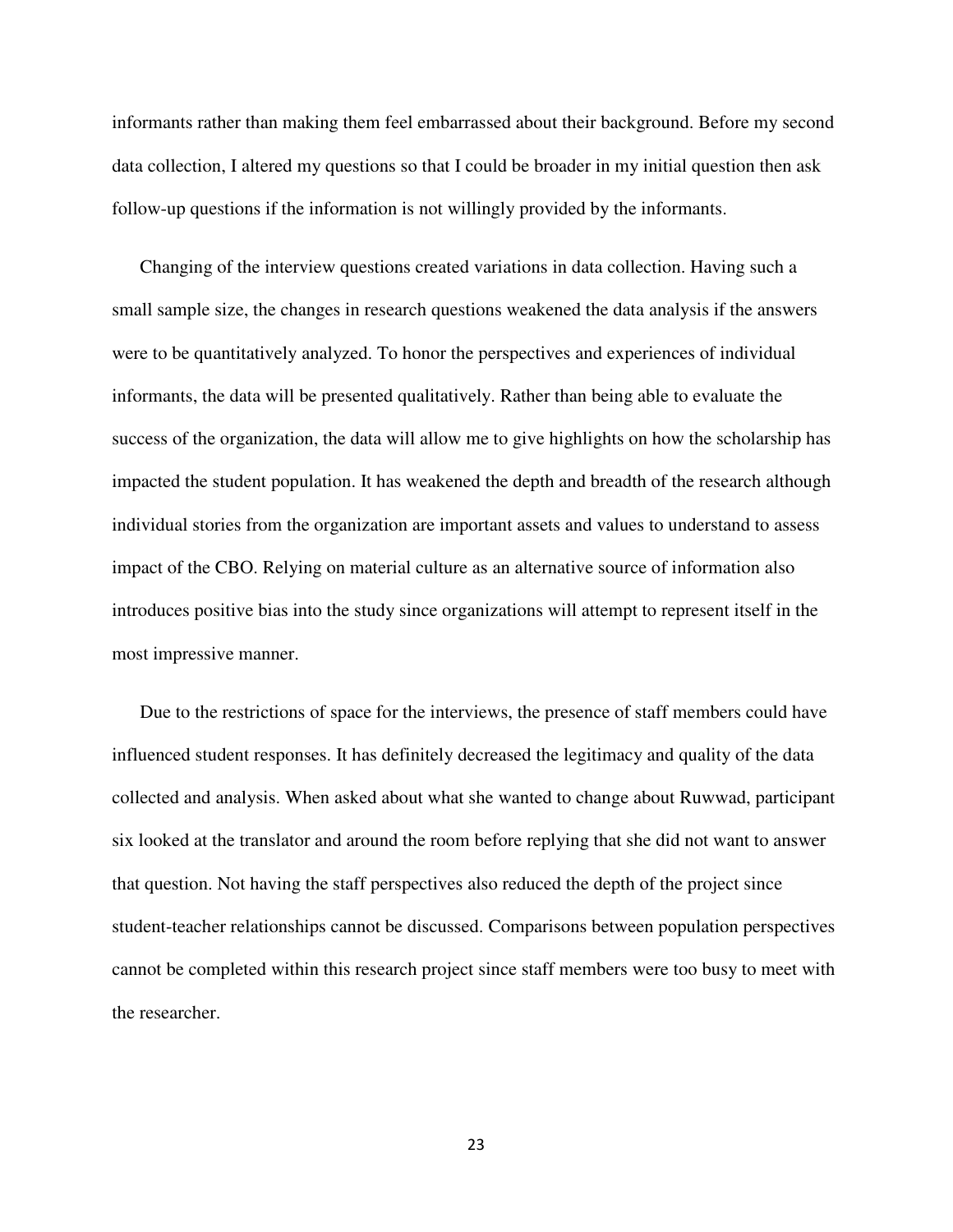#### **IV. Results and Analysis**

Asset-based community development theory is a positive outlook on available resources in a marginalized community to allow building upwards rather than ruminate on existing problems. The belief is to support development through mobilizing its assets rather than implementing a top-down approach in which community sits idly waiting for help to come. It presents community development as an active process involving the residents rather than a passive progress. Ruwwad has shown the success of using the youth as an asset for community building in Al-Natheef not only by its successes achieved in the community, but also by its students' reported positive outcomes. The research project has reinforced the idea that focus on strengths of the community nurtures growth as much as starting with addressing the existing problems in the area.

Community projects were accomplished by partnerships between project staff, community members, other community organizations, and youth. Ruwwad had the role of supporting initiatives and projects proposed by the community members and youth. Sometimes, it provided resources through recruiting international partners and volunteers to address needs as seen with the waste management project with Purdue University (Frank and Rosenthal 2012). The organization's commitment to existing merely as a community-based organization rather than an authority figure in the community is exemplified through the extent of their involvement in community projects.

The organization launched "6 Minutes Campaign for Joy of Reading" in 2011 through the Arab Literature Project. The project was created to address the problem of illiteracy in the community, which is only exacerbated by having a high school drop-out rate of 17 percent in Al-Natheef (Ruwwad 2011). The leadership teams consisted of people from the community –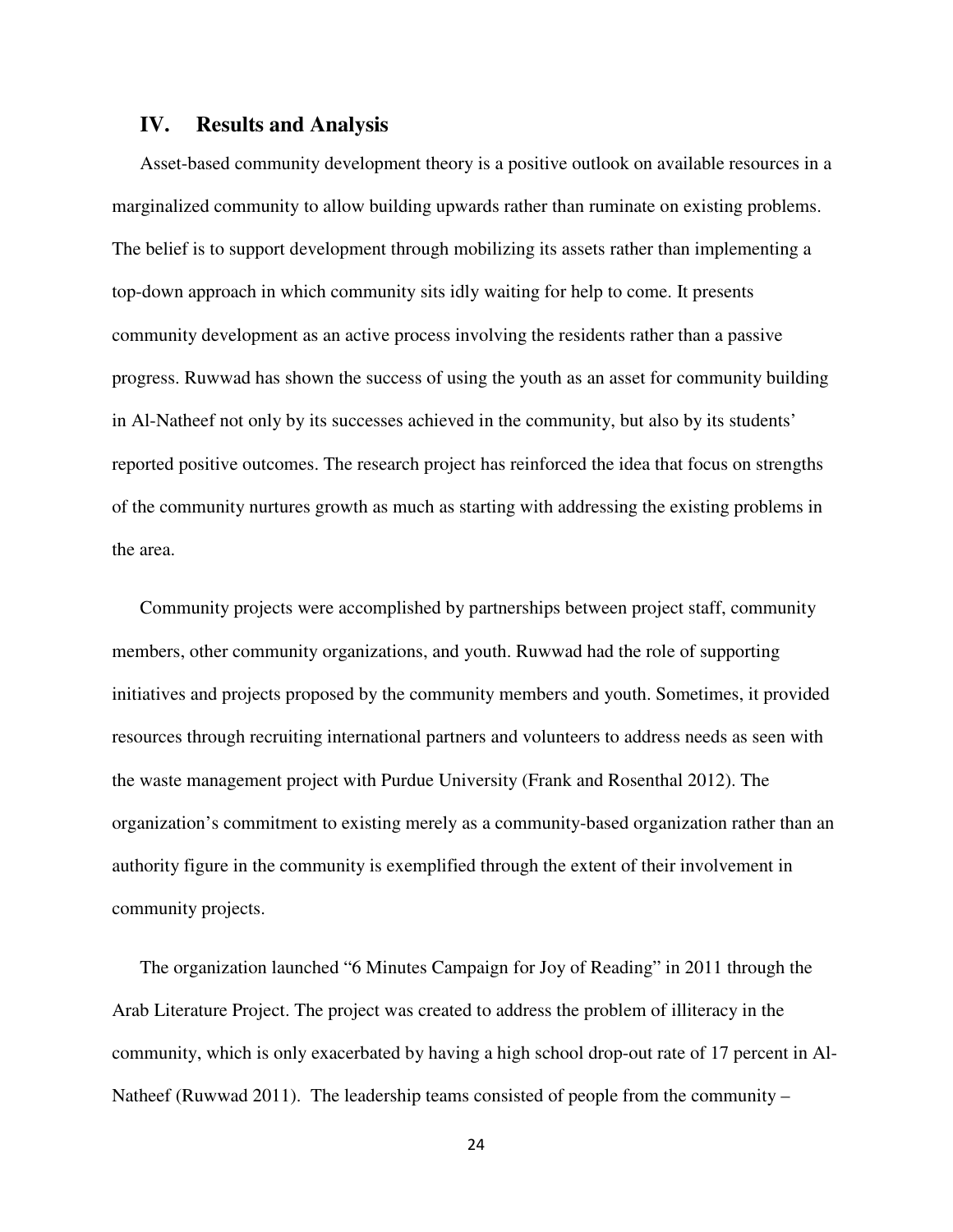mothers, librarians, education professionals from the community, and teachers. They were the leadership team that investigated the root cause of the issue. The teams conducted research and through data analysis, they decided the approach to increase reading by involving families and promoting reading for leisure. Ruwwad took a secondary role throughout the project and only facilitated the project's implementation. It was responsible for providing trainings for leadership teams, staff members for support, in-kind and financial support such as meeting spaces (Ruwwad 2011). The project also utilized different areas of Ruwwad's reach and utilized the regular school outreaches as a platform for the six minutes campaign. Even without the organization's leadership, the program celebrated its achievements. The initiative was able to recruit 1735 women who committed to creating women's reading circles and read daily to their children (Ruwwad 2011). Working with other partners on the national initiative, Ruwwad amplified its impact by connecting its child library with eight other libraries in Amman to share resources and ideas in the future.

The importance of sustainability in Ruwwad operation is emphasized through program design and its long-term vision. Ruwwad oversaw the Jeeran Station, a program that distributed donations from the community and outsiders for the neediest residents. It started merely as a service delivery operation, which would not provide a sustainable solution to the problem but would exist as a quick-fix method. Ruwwad invested its resources and funding to identify 165 families who continually returned to Jeeran Station to find out the causes for their marginalization (Ruwwad 2011). Every family had a different story, but common themes could be identified. Investing time and energy into research allow for Ruwwad to be able to create robust change for these marginalized families and create specific plans for empowerment. The decision to conduct research embodies Ruwwad's commitment to building a sustainable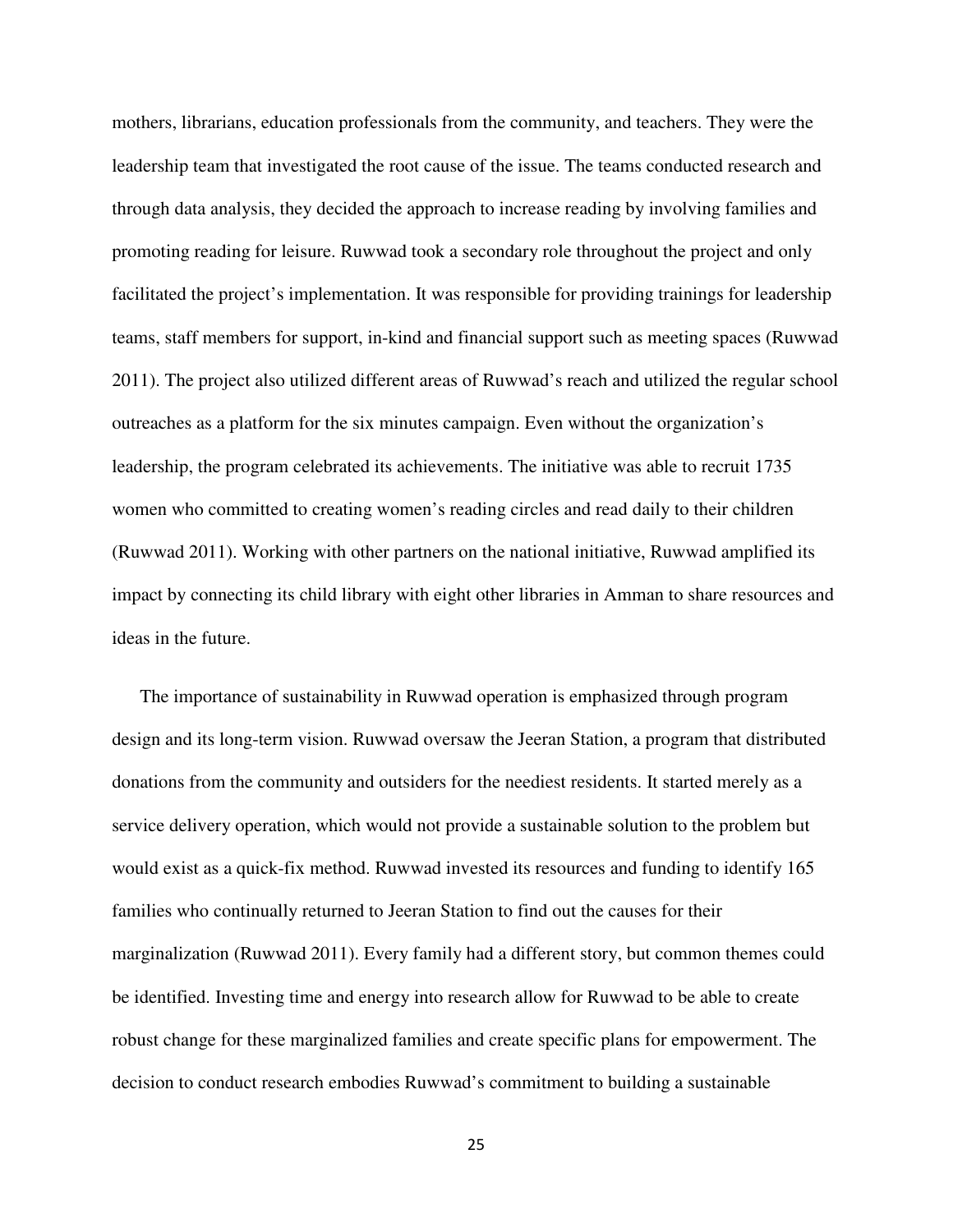approach to community empowerment and unwillingness to settle for providing service delivery (Ruwwad 2011).

Ruwwad trusts their youth and invests their resources to support their growth. In their 2012 annual report, they decided that youth are the best vehicle to distribute messages to the community, because they are "receptive to new ideas and willing to invest more in change" (Ruwwad 2012). The scholarship is continued with new group of 150 students coming in every year with the graduating class. Not only do the youth have a role in the community, but they also have the ability to demonstrate leadership in areas including organization structure. Youth lead an initiative to evaluate the role of gender in various aspects of livelihood including education, economics, politics, and health in "Youth Engage in Gender Mainstreaming Project" (Ruwwad 2011). Ruwwad brought Gender Expert Mr. Yousef Saade in for the project to analyze and evaluate gender equity across all three programs. Although it was a youth initiative, the project finalized into changing organization's approach to program implementation by adding a gender mainstreaming tool to evaluate and monitor each phase of the project. The yearly projects do not conclude at the end of the year, but also contribute to organization in a long-term way by inspiring structural change.

The interviews revealed positive experiences from the student scholars at Ruwwad through the Mousab Khorma Youth Education and Empowerment Fund. Youth commented on the professional experiences gained from participation with Ruwwad through community service projects. Informant one and informant six chose child program to gain more experience working with children to further their goal of becoming teachers. Although they have not taught directly with child program, working with children allows these two women to be more comfortable interacting with students. It is not only through experience, but Ruwwad also provides technical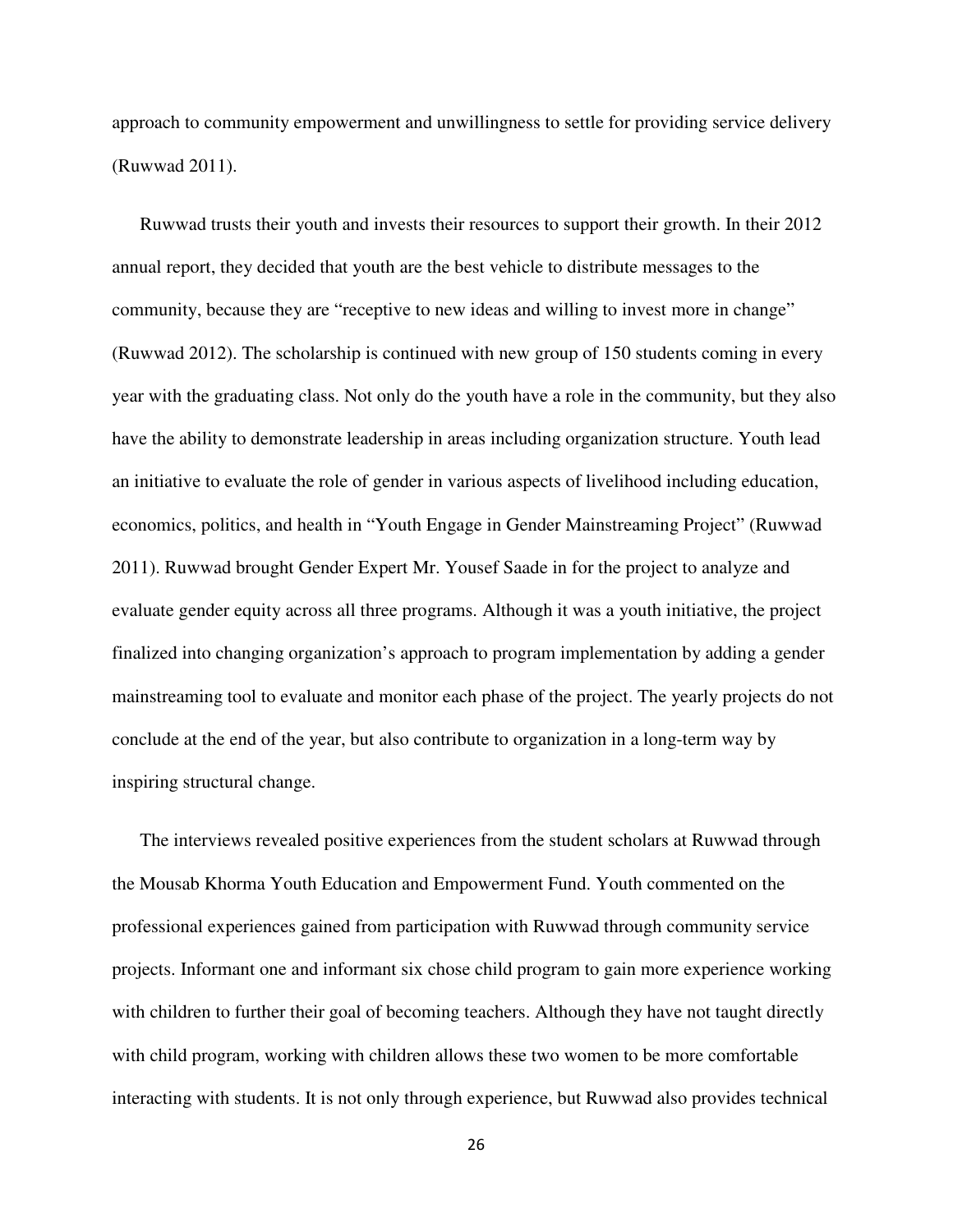resources. Through the use of their corporate sponsors, Ruwwad provides free IT and English courses for their students to make them more robust competitors in the future (Ruwwad 2011). These corporate volunteers also hold meetings about various topics about the working environment with scholarship youth periodically (Ruwwad 2011). For informant two, Ruwwad was special, because he was able to learn about working environment. The organization has also made the direct connection for entering the working world. Ruwwad provided the chance for informant three to intern with Aramex through their partnership that lead to a job offer following graduation.

The programs provide opportunities to serve while receiving adult guidance through program officers and trainings from staff members. Some of the students are drawn to specific programs that provide such trainings as a way to develop their capacity to serve. Informant four wanted to switch to psychosocial support program from tutoring, because she wanted to have a program with more structural support. If possible, she wanted to add multiple levels of trainings so that she would be able to improve her skills rather than be satisfied her current abilities. The wish for trainings and skills demonstrate the youth's desire to build their capabilities to become tools in their community. To gain sociopolitical control over their environment, youth realized that trainings and adult support was required. Informant two struggled with connecting to children in the beginning of his scholarship, but his program officers were the first to support him and help him improve his relationships. Now with stronger connections, he has begun to enjoy his service more. The results from this interview support literature finding that youth flourish with appropriate adult guidance rather than increased time involved in service (Sutton 2007).

Common theme across the interviews was the increased appreciation for education. Most of these students had not planned to pursue their education since they did not value continued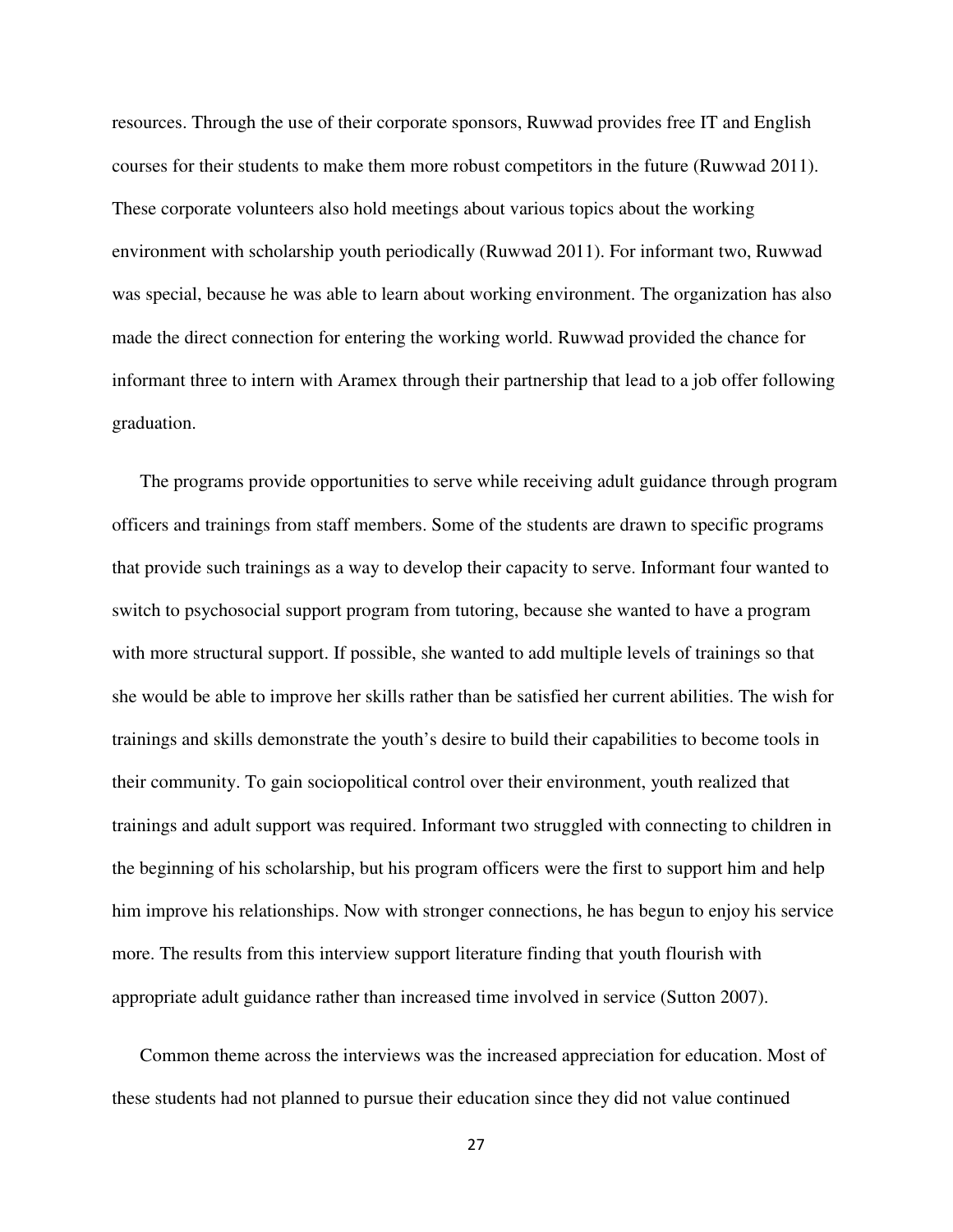studies before they were given the financial support. Informant three had been working as a waiter while studying simultaneously during highschool and he did not realize that he would be continuing his studies after secondary school. He valued financial independence rather than education to support his family. Receiving the scholarship made him realize that financial independence and studies were possible simultaneously. His realization does not only extend to an university degree, but he plans to continue his schooling after a couple years of work experience to obtain a doctorate in Chemistry.

The appreciation for learning is not only limited to academic subjects. Through having exposure to new topics from professional speakers, informant six has realized that learning is continuous. Daradashat is a program to promote freedom of expression through providing the space and opportunity for cultural discussions. Through Daradashat, students are able to meet leaders in the community and corporations. Meeting these critical leaders in the community inspires action and motivation to become leaders. Sharihan Alnsour recounts her experience: "We met government officials and had the chance for our voice to be heard, and to see our voice translate into actual results that benefited our community. Because we had such unprecedented exposure, we also felt we had responsibility to our community to bring their voice forward and hence made a bigger effort to speak and understand the struggles of all different categories of our community" (Ruwwad 2012). Connections to important figures and leadership bring another sense of importance and validity often lacking in marginalized communities like Al-Natheef. Especially for youth to have their opinions and ideas taken seriously by community leaders allows inspiration for the future. With his dream of becoming an entrepreneur in mind, Ala'a Alsallal discussed his ideas with Mr. Fadi Ghandour who put him in touch with a team of advisors in the corporate world (Ruwwad 2012). This team was his mentors as he progressed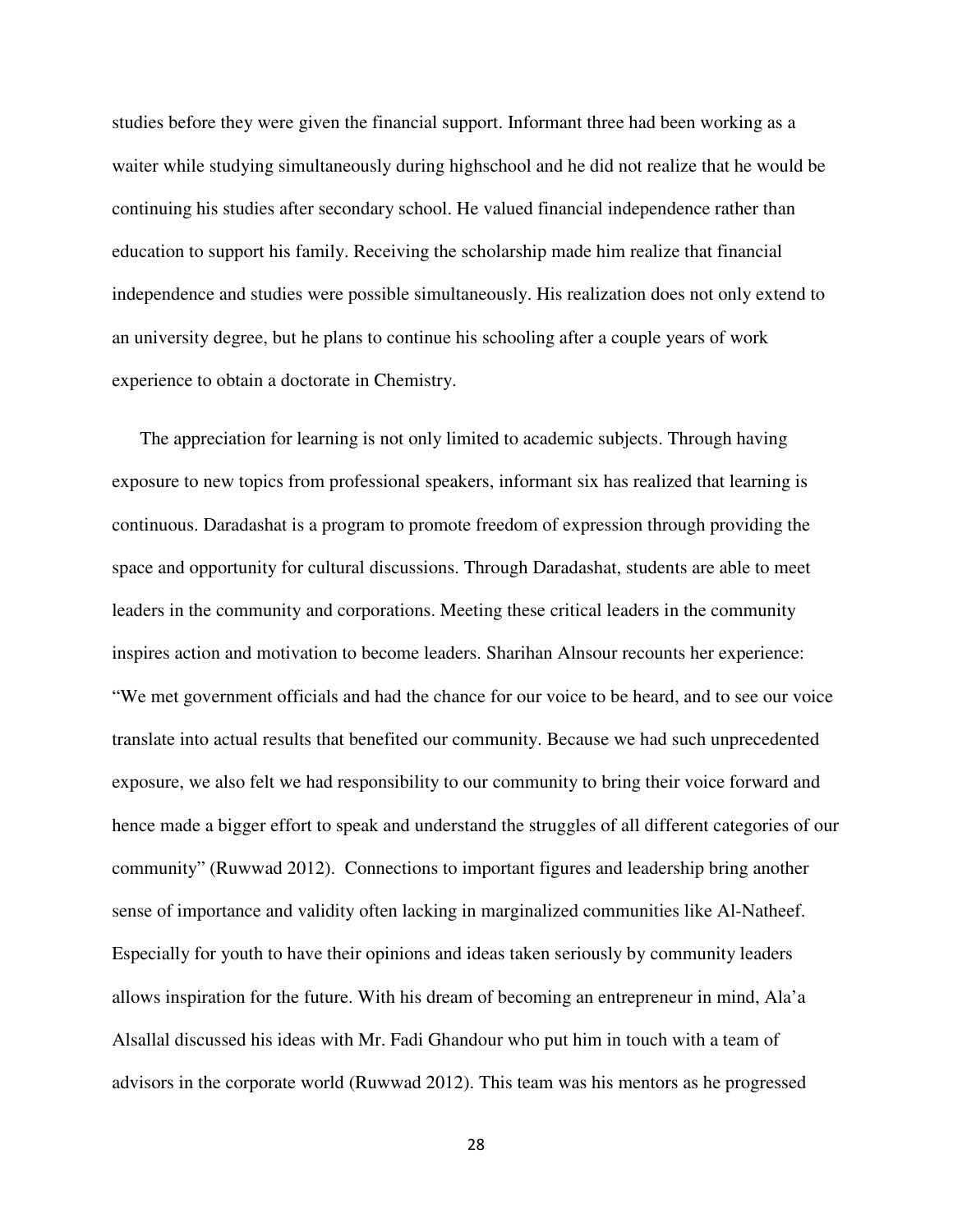through establishing his own business and implementing his ideas. They provided realistic feedback but supported him both through advice and financially by starting a beginning fund for him (Ruwwad 2012). The ability of Ruwwad to connect students with different types of adult mentors supports youth's visions and potential for growth beyond their limitations created by their socioeconomic background.

The psychosocial benefits of participating in community service were evident in student responses. Through working with adolescents to provide psychosocial support, informant four also mentioned feeling individual benefit as well. Although she had been part of two other community service projects, she felt that she enjoyed psychosocial support the most because she could feel supported while providing a service for the adolescents. Ala'a Alsallal felt uncertain being one of the first volunteers for the newly established IT program when he started his scholarship at Ruwwad. However, through volunteering, he gained skills and confidence in his abilities (Ruwwad 2012). As an IT officer, Alsallal strives to instill the same amount of empowerment in his volunteers. He exchanges his role with his volunteers, giving them the opportunity to have his to give them a sense of responsibility beyond their existing duties (Ruwwad 2012). Being able to explore new possibilities encourages more and bigger dreams. During his interview, informant three briefly mentioned how Ruwwad has transformed his perspective on life: "I realized that I was able to do much more than I thought I could." The sense of hopefulness about his future is a valuable outcome due to the empowerment that he has experienced through Ruwwad. He feels that he has a sense of agency and capability to move forward in his future and dream of new possibilities.

Creating leaders means that empowerment does not end with these individuals but they are passed on to the next generation. In all of the interviewees, there was a desire to teach others and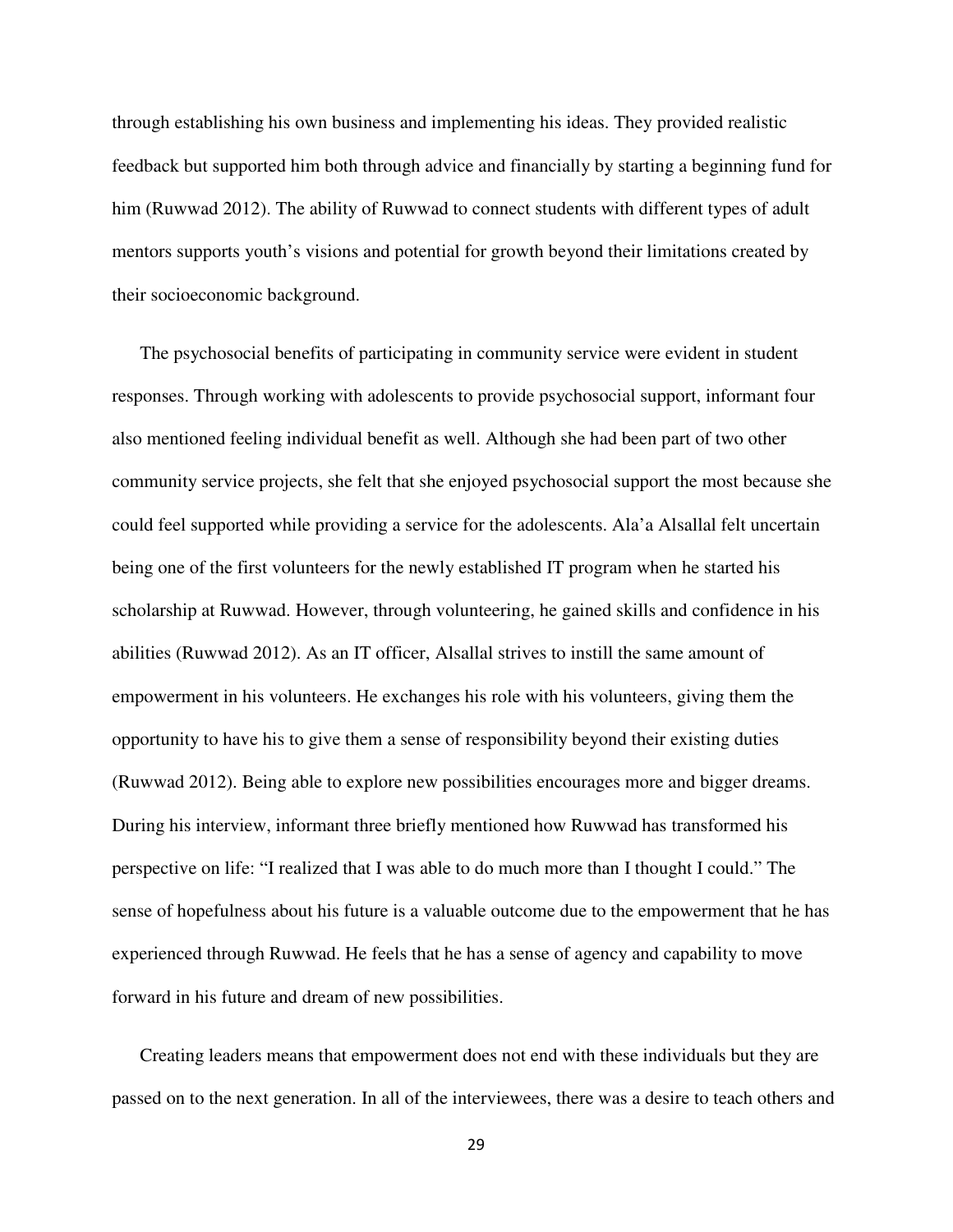mentor them as they had been mentored. The sustainability of empowering youth is that they learn how to give to others: "[We] entered Ruwwad as receivers of generosity but leave as providers of more generosity" (Ruwwad 2012). Informant one and six expressed a desire to be the source of information and knowledge for children as their motivation to become a teacher. Even without committing to teaching as profession, students are motivated in ways to contribute to children. Informant three saw similarities between his past and the children in Al-Natheef that motivated him to devote more time to community service: "they had the same hunger I had when I was younger." Emulating his own struggles in the situations of these children, the responsibility he feels for them is strengthened: "If I turn my back on them, I turn my back on myself." Given the opportunity to grow beyond their own social position has left these youth with a sense of responsibility to help others realize what they had through Ruwwad. A sense of sociopolitical control – key component of empowerment – requires a desire to engage in policy control to create change in the current environment (Christens and Peterson 2012).

For some students, they had not been exposed to community service before coming to Ruwwad. The mandatory service has awakened a new passion. Informant six has taken on her own personal initiative to tutor two girls from the neighborhood during her free time. Informant four wants to start her own company incorporating community service in another marginalized community similar to Al-Natheef. Ruwwad inspired these individuals to commit more time than required to the community and the organization. All of the interviewed students except one medical school student devoted more time than the mandatory four hours. Students spending more time than required demonstrate their dedication to the organization beyond fulfilling their duties. After joining Ruwwad, the medical student researched another similar community-based organization named Jinjaz to volunteer his time before his studies became his priority (Interview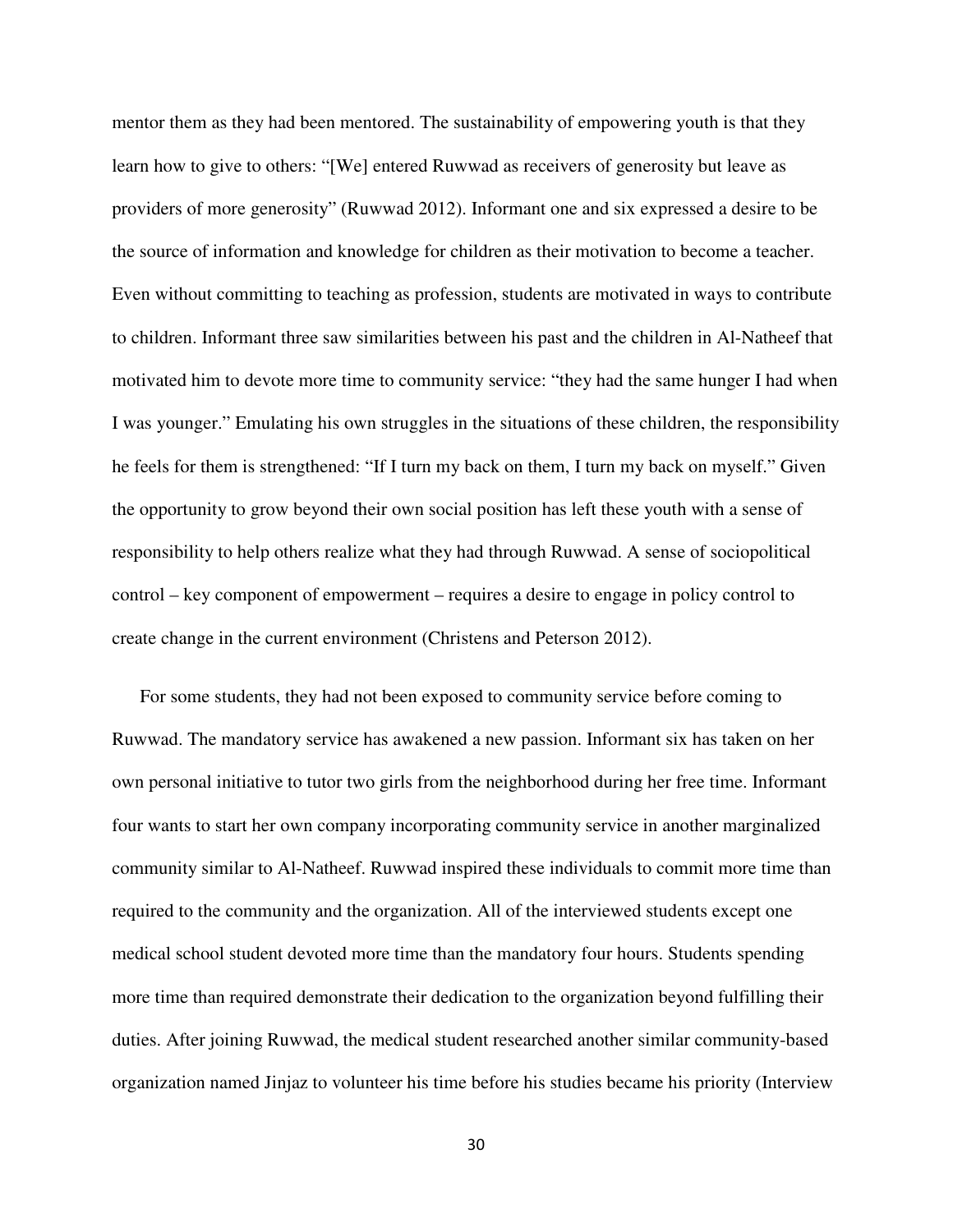Four). There is an undeniable trend of seeking more community service with the community after joining the organization: "it taught me to think beyond myself – [to think] about the community" (Interview Six). The wish to continue community service beyond the required amount has also been shown in the literature, so the sustained motivation marks another success of Ruwwad's programs.

Ruwwad has demonstrated its commitment to asset-based community building through using youth as a community asset. The mutual benefit for youth and the community shows that social capital has been established in Al-Natheef and utilized to maintain sustained action. A relationship is built between the students and Ruwwad. Five out of the six informants affirmed that they felt that they were a member of Ruwwad and when asked whether they felt connected to Al-Natheef, one of the students said: "When you are part of Ruwwad, you are part of Al-Natheef. You cannot be part of organization and not the community, because Ruwwad is the community" (Interview One). The idea of change is not only limited to individual growth but for a greater community vision. As an Al-Natheef resident, participating in community projects has changed a student's relationship with others in the community. Student has learned how to turn her blame for community residents and negative feelings towards the community into incentive for positive personal change (Interview Six). Instead of blaming others, she wants to find ways to lead others in her effort for community change (Interview Six). The sense of belonging and empowerment is fuel for positive change and energy for mobilization, which are undeniable forces for community organizing and development.

By having varying methods of integration and empowerment, Ruwwad succeeds in making the students feel that they are agents of their own future. Community service provides a critical role of embodying the youth power in the neighborhood. Bringing in community leaders as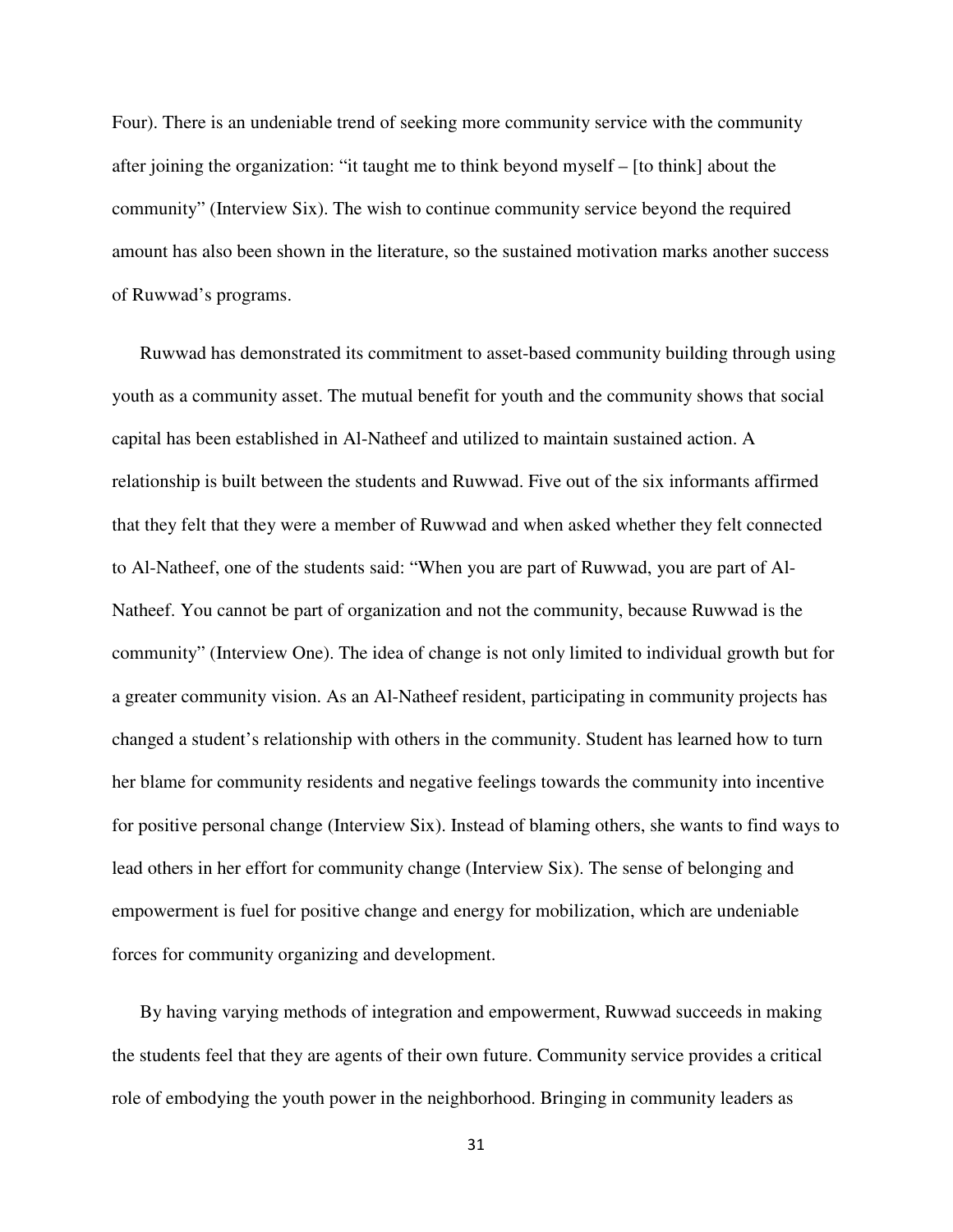mentors and speakers also enhanced a sense of importance and mattering especially for individuals growing up in a marginalized community. The impact of trusting and empowering youth and the community members can be seen with the successful project completion that produces results and leaves individuals looking forward towards the next obstacle. The case study of Ruwwad has been successful in showing how asset-based community development would work in a marginalized community in Jordan.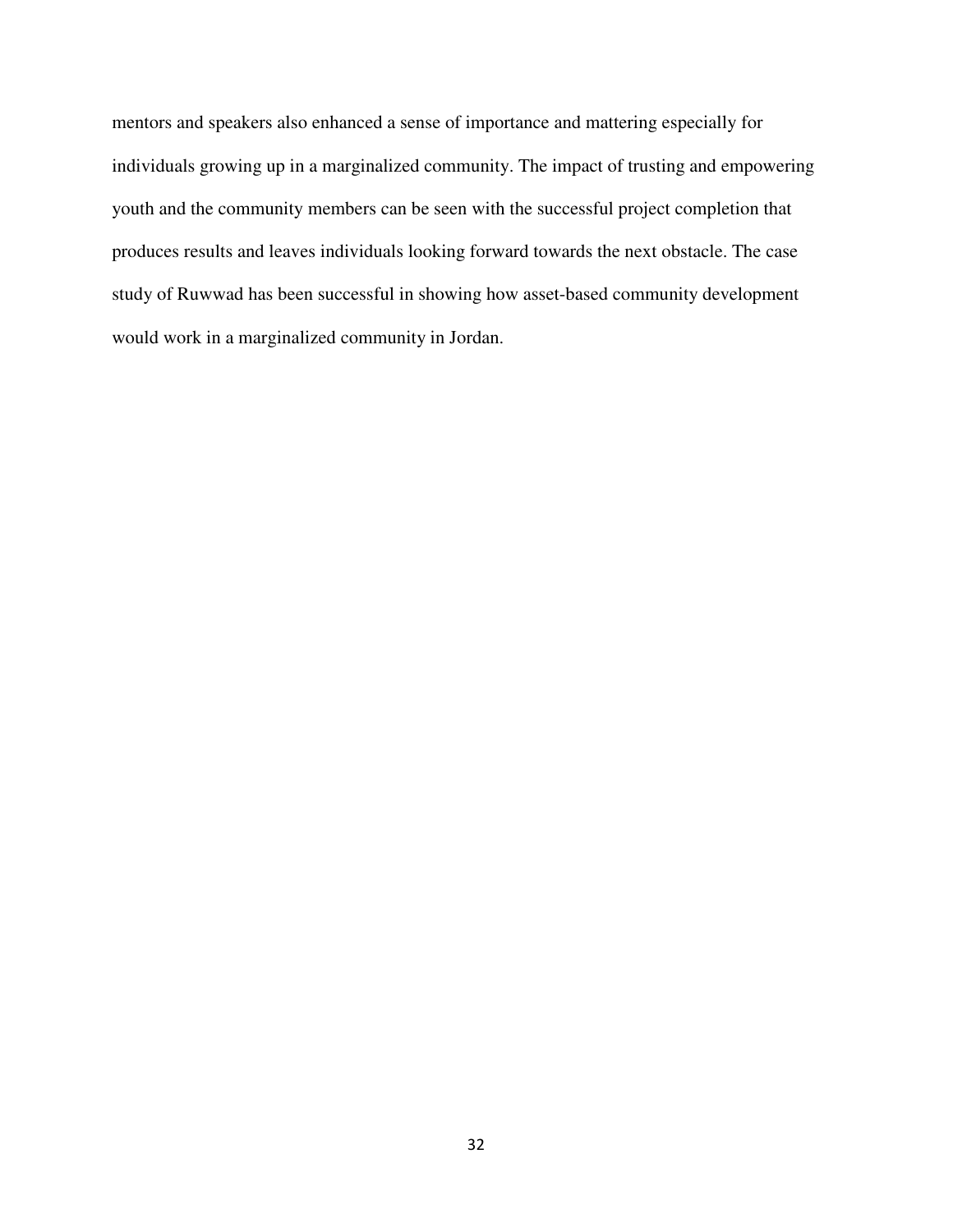# **V. Conclusion**

Familiarity and trust are important elements to make community building and development possible. Ruwwad has established themselves over the years from service providers to community partners to sources of empowerment. All of the interviewees report changes in their perspectives on the organizations over the years of involvement. The sustained effort of the organization has granted the community and youth's trust. Only through the relationship building would Ruwwad be able to work as the community-based organization to accomplish asset-based community development. The relationship building at Ruwwad nurtures social capital especially in marginalized areas where most people are afraid to socialize for fear the danger present in the neighborhood. The feeling of safety and comfort changed a student's sense of belonging in the organization: "Ruwwad is a place where everyone interacted with each other in a safe manner. It is a safe space" (Interview One). The feeling of trust and belonging at Ruwwad show that assetbased community development creates a network of community agents rather than a relationship between an organization and its clients. The supportive environment is an unique benefit of this approach to community mobilization that is unattainable through needs-based development.

The research hypothesis that Ruwwad succeeded in mobilizing citizenship in students through community service was proven correct. However, it was not solely the service that nurtured these youth into leaders. Community service had to be supplemented with adult mentors and safe space to engage in conversation and reflection. The successes presented by Ruwwad in Al-Natheef shows that youth as an asset in asset-based community building has potential in the future development of Jordan. Ruwwad boasts successful community projects even while taking a supportive role rather than authoritative one. It has also achieved instilling value of adult mentorship, learning, psychosocial support, to mentor others, and be engaged in community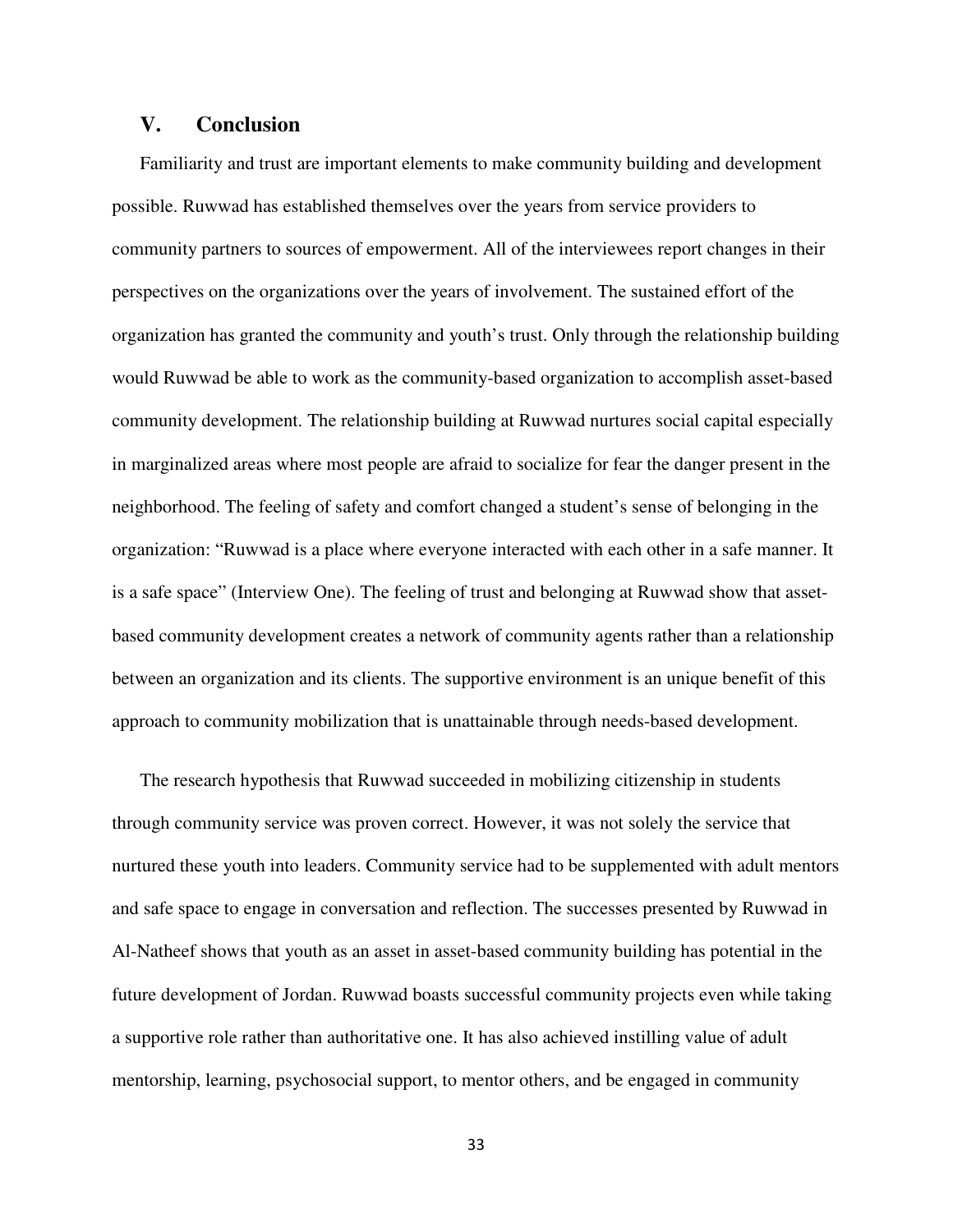change within its scholarship students. Not only has the scholarship changed the youth's perspective in the world, but it has also succeeded in equipping the young minds with technical skills and adult mentors beyond graduation into the working environment. Engaging youth in community development, considering the young population distribution, would give Jordan an experienced labor force in the future.

Sustainable organization design through corporate partnership also allows Ruwwad to collaborate with existing community initiatives rather than compete for funding for the same population. Having international and national volunteers aside from student volunteers grants the organization with the capacity to accomplish all of the community projects with skilled professionals. Ruwwad is a true example of the power of relationship building for community mobilization in different levels of organization involvement and among existing sectors. Every individual needs the other agents in the organization to be able to accomplish its mission, which allows for true collaboration and cooperation in their projects.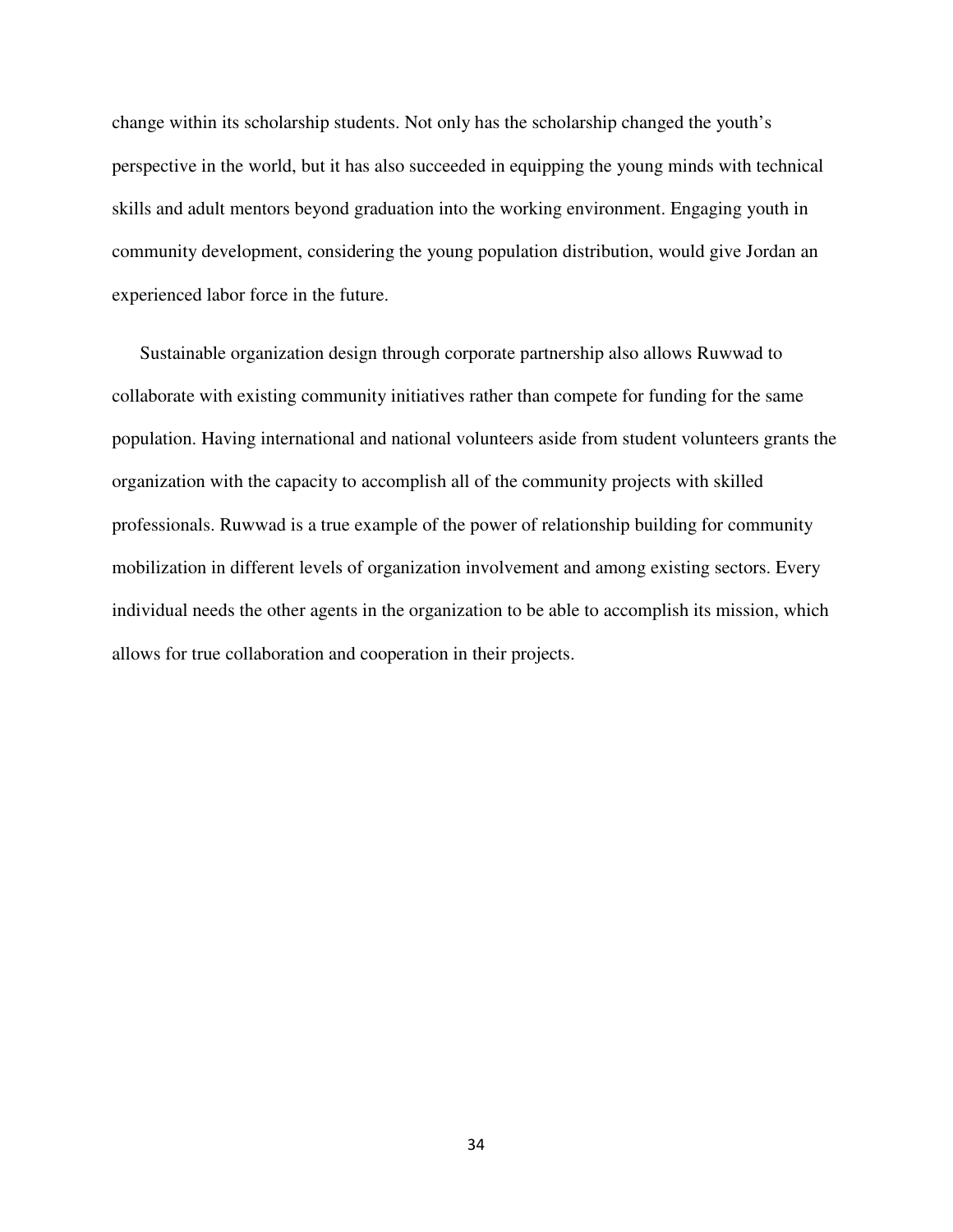#### **VI. Study Limitations**

The independent research project has biases and limitations that must be addressed. First of all, having the presence of staff members may have created positive bias in the conducted interviews. Even when the staff members left the room, a long-term volunteer was present who supervised the interviews for her own observations. The space for interviews should have been more private and researcher should have emphasized the importance of privacy and confidentiality of student responses when communicating with the organization.

The researcher should have also brought an independent translator for the interviews rather than using a student volunteer from the organization. Although the student volunteer has professional experience with translating for the organization, it could be a conflict of interest to use the volunteer instead of a third party individual. It could have created discomfort in informants as well as peer pressure to have one of their friends hearing and translating their responses. With the translator's affiliation with the organization, he could have also interpreted the questions and responses differently. This problem of miscommunication and re-interpretation is present whenever a translator is used, so language barrier between informants and researcher presents another limitation for the study.

Rather than using convenience sampling from the organization, the investigator should have used random sampling method. With the organization choosing the informants, there is a possibility that they only chose those with a positive experience or those who display commitment with Ruwwad. The sample size is also too small to make reliable conclusions, so researcher should have looked for ways to expand her population such as conducting more interviews or distributing a survey to all of the student scholars.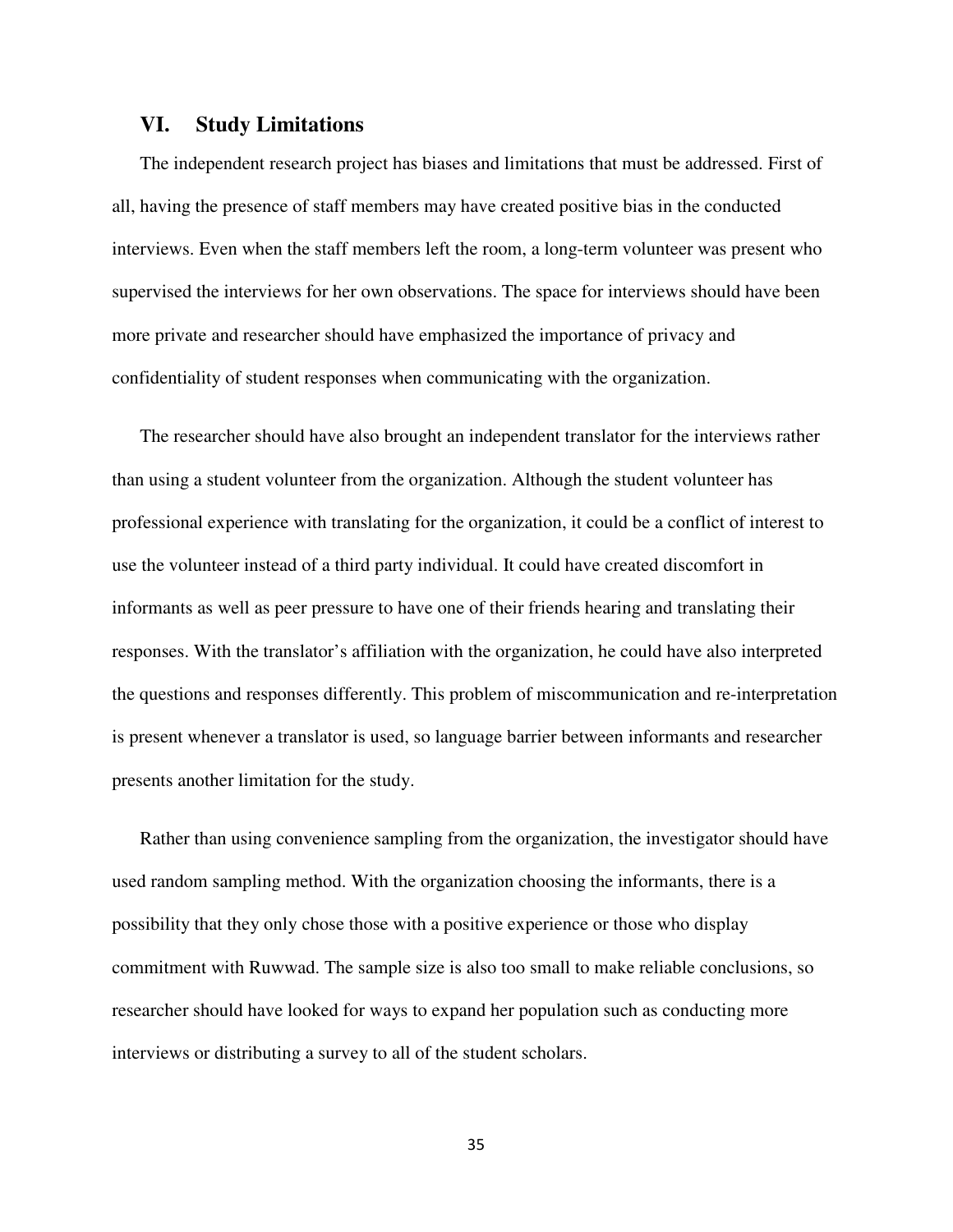#### **VII. Recommendations for Future Studies**

The present study has only investigated one aspect of Ruwwad's asset-based community building on Al-Natheef. Since it was a small-scale project, it would be important to recreate the project with a bigger sample size. Future investigations are needed to determine the ultimate role of Ruwwad in the surrounding neighborhoods. For a more thorough analysis, the next research project should look into different levels of involvement in the organization. Potential populations for future studies would include staff members of the organization, volunteers for the organization, parents of children involved in the scholarship, and corporate volunteers from the private sector. The definition of the neighborhood should also be widened to include other communities outside of Al-Natheef since students are accepted even when they live in other areas surrounding Al-Natheef. To understand Ruwwad's effect, impact area should be defined clearly in the subsequent independent projects. Another potential for future study is to compare Ruwwad's approach with another similar community-based organization in marginalized area to do a comparative analysis of their approach. It would be interesting to conduct a longitudinal study on a student's transformation throughout their four years of scholarship especially looking at factors such as sense of responsibility, leadership, citizenship, and psychosocial benefit of the organization.

Although the study has observed positive impact of Ruwwad on Al-Natheef, a thorough investigation is required to evaluate the holistic effect on the community. It is important to research Ruwwad's model as the organization expands its reach nationally and internationally. If this approach proves to be successful in mobilizing communities and creating sustainable change, it should be also incorporated into a national strategy to alleviate poverty.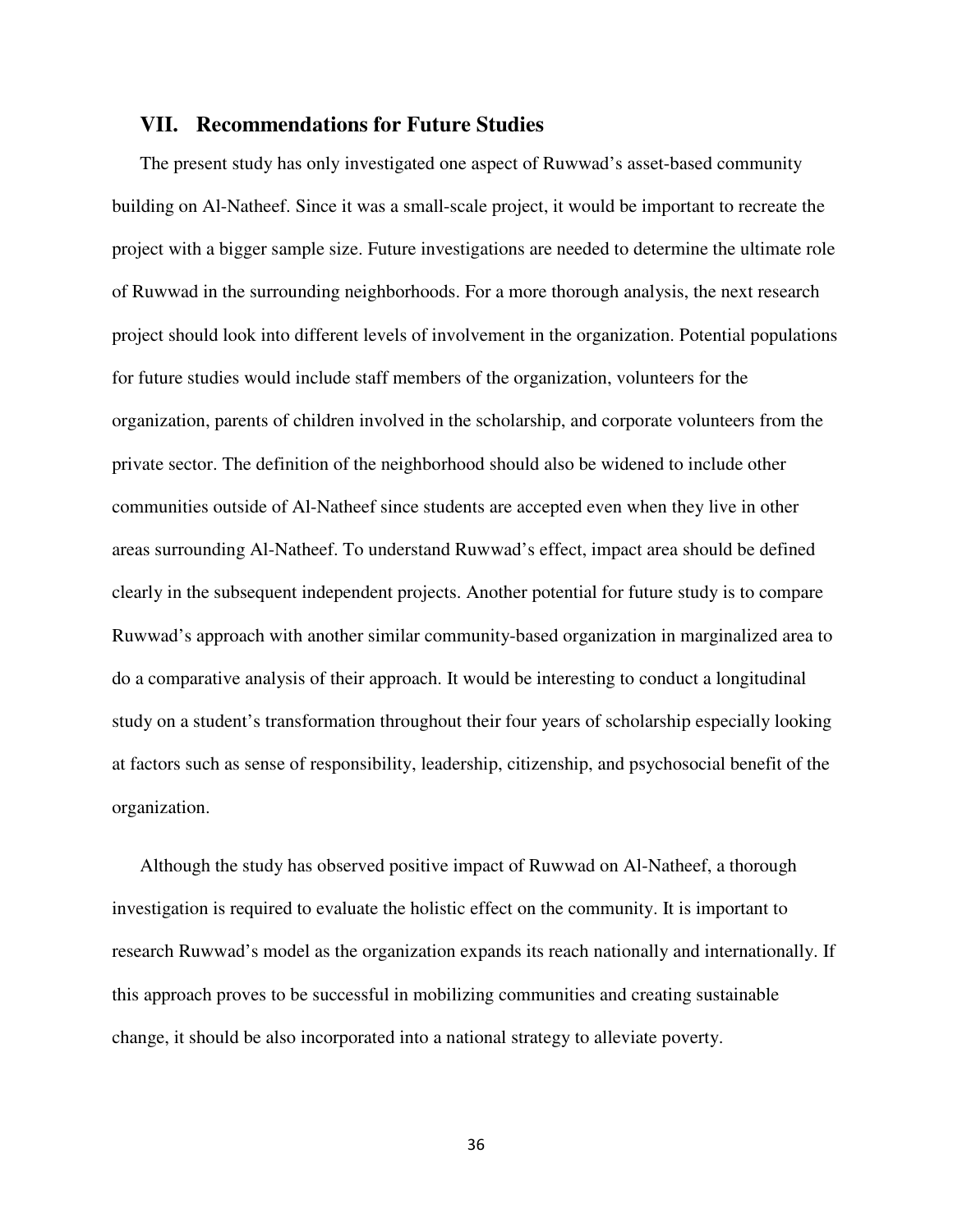# **VIII. Works Cited a. Primary Sources**

Interview One – Female, Twenty-One, Third Year

Interview Two – Male, Twenty, Third Year

Interview Three – Male, Twenty-One, Fourth Year

Interview Four – Female, Twenty-Two, Fourth Year

Interview Five – Male, Twenty, Third Year

Interview Six – Female, Twenty, Second Year

# **b. Secondary Sources**

- 1. Christens, B.D. and Peterson, N.A. (2012). The Role of Empowerment in Youth Development: A Study of Sociopoiltical Control as Mediator of Ecological Systems' Influence on Developmental Outcomes. *Youth Adolescence, 41*:623-635.
- 2. Zimmerman, K. (2007). Making Space, Making Change: Models for Youth-Led Social Change Organizations: Youth Speak out Coalition. *Children, Youth, and Environments, 17*(2): 300-314.
- 3. Morton, M.H. and Montgomery, P. (2012). Empowerment-based Non-Formal Education for Arab Youth: A Pilot Randomized Trial. *Children and Youth Services Review, 34:* 417-425.
- 4. Stewart, T. (2011). Palestinian Youth and Non-Formal Service Learning: A Model for Personal Development, Long-Term Engagement, and Peace Building. *Development in Practice, 21*(3): 304-316.
- 5. Mathie, A. and Cunningham, G. (2003). From Clients to Citizens: Asset-Based Community Development as a Strategy for Community Driven Development. *Development in Practice, 13*(5): 474-486.
- 6. Frank, M. and Rosenthal, D. (2012). Service Learning Through Global Engineering in Jabal Al-Natheef, Jordan: A Case Study. *Undergraduate Journal of Service Learning and Community-Based Research, Penn State- Berks.*
- 7. Ruwwad (2011). The Power of Many: 2011 Annual Report. Amman, Jordan: Ruwwad.
- 8. United Nations Development Program. (2004). Jordan Human Development Report 2004: Building Sustainable Livelihoods. Amman, Jordan: United Nations Development Program, Ministry of Planning and International Cooperation, and the Hashemite Kingdom of Jordan.
- 9. Sutton, S.E. (2007). A Social Justice Perspective on Youth and Community Development: Theorizing the Processes and Outcomes of Participation. *Children, Youth, and Environments, 17*(2): 616-645.
- 10. Ruwwad. (2010). Journey of Empowerment: Annual Report 2010. Amman, Jordan: Ruwwad.
- 11. Ruwwad. (2012). Harvest Hope: A Celebration of Youth and Community Led Innovation. Annual Report 2012. Amman, Jordan: Ruwwad.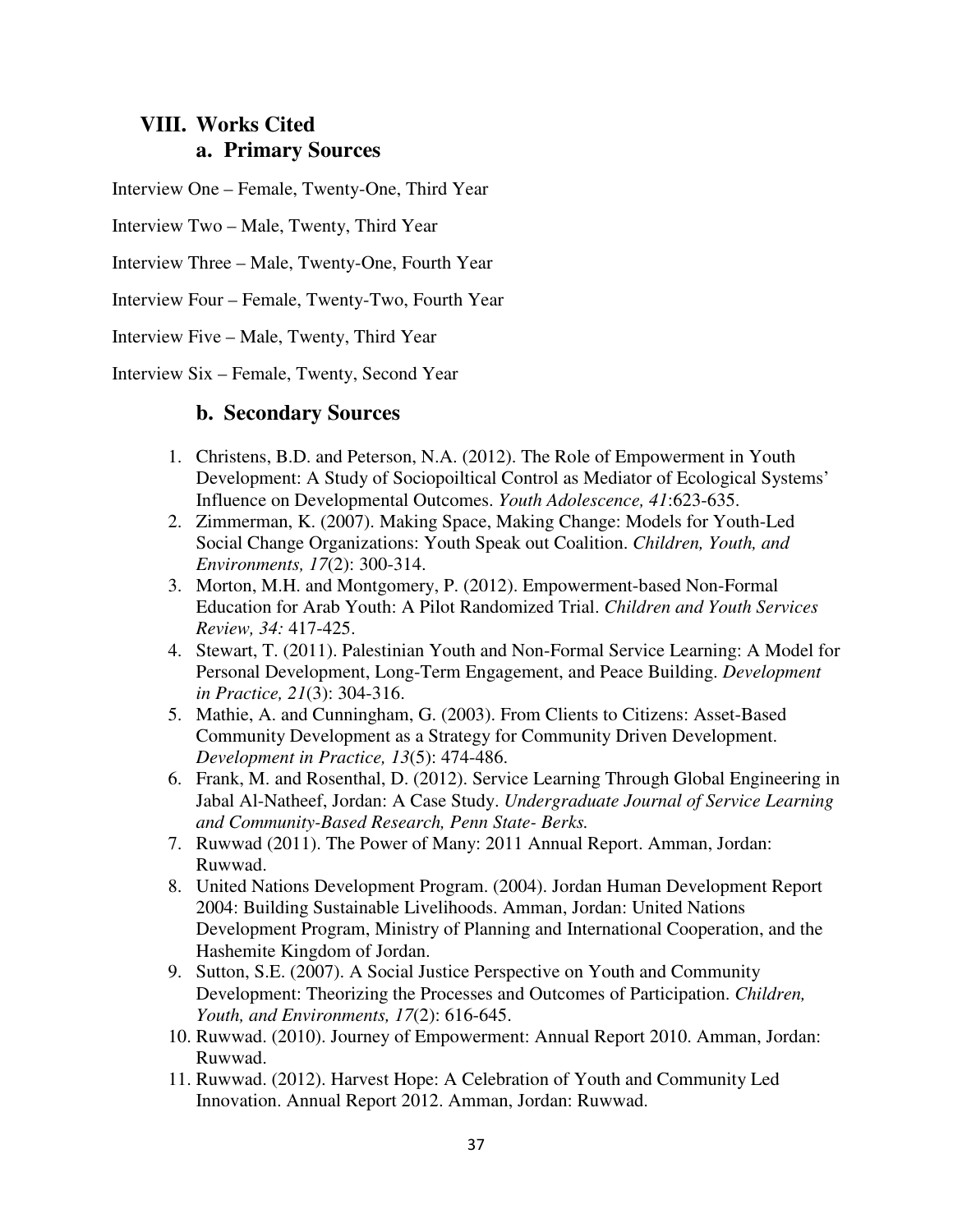12. Ruwwad (2014). 2014 Presentation: Ruwwad Numbers, Methodologies, and Structures. Amman, Jordan: Ruwwad.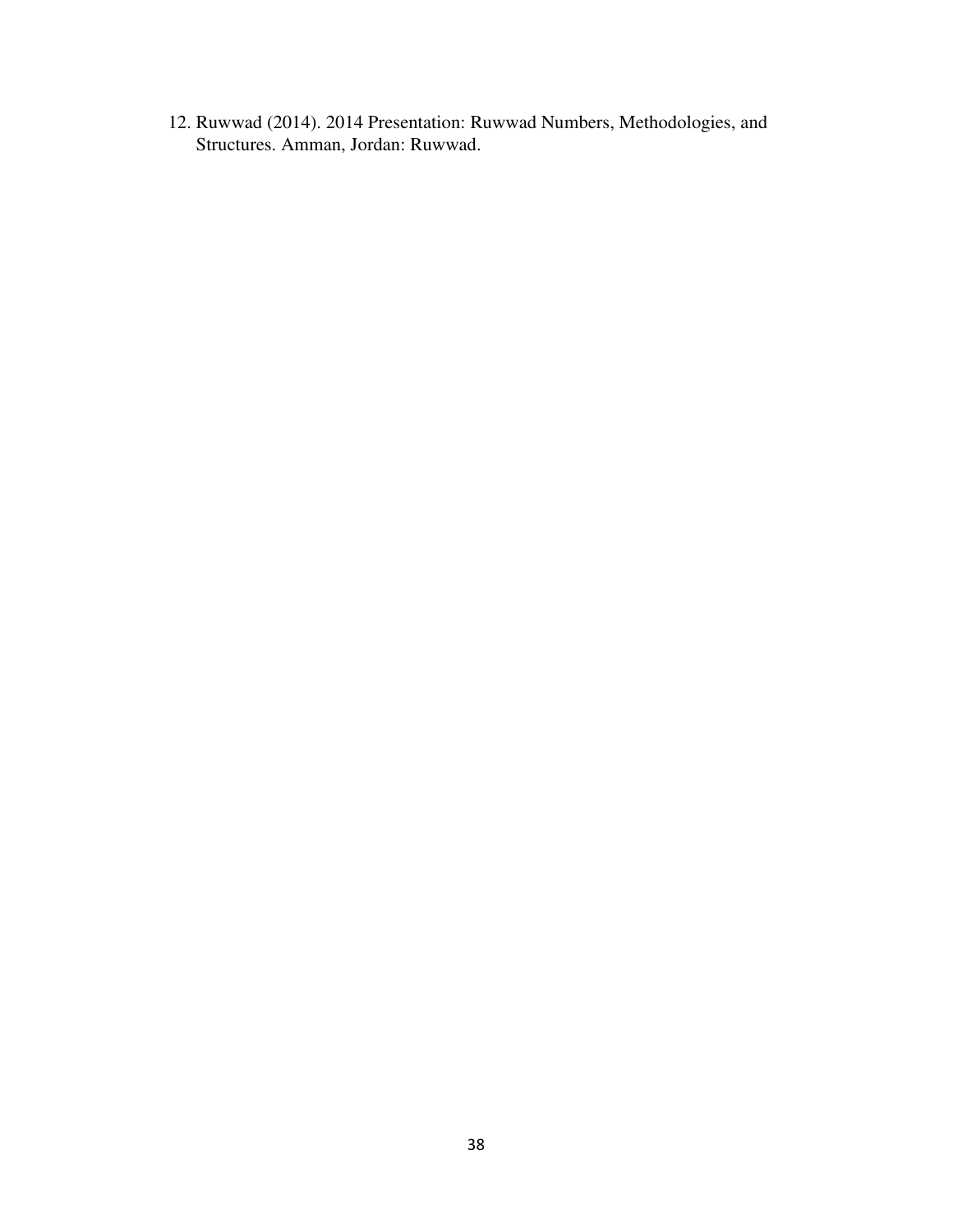# **IX. Appendices**

a. Consent Form



a program of World Learning

# **CONSENT FORM**

# **1. Brief description of the purpose of this study**

The purpose of this study is to investigate student perspectives on their experience in Mousab Khorma Youth Education and Empowerment Fund provided by Ruwwad. The purpose of the research project is to be able to understand the impact of Ruwwad on their students and their future goals in order to understand the success of the organization.

# **Rights Notice**

In an endeavor to uphold the ethical standards of all SIT ISP proposals, this study has been reviewed and approved by a Local Review Board or SIT Institutional Review Board. If at any time, you feel that you are at risk or exposed to unreasonable harm, you may terminate and stop the interview. Please take some time to carefully read the statements provided below.

- **a.** *Privacy* all information you present in this interview may be recorded and safeguarded. If you do not want the information recorded, you need to let the interviewer know.
- **b.** *Anonymity* all names in this study will be kept anonymous unless the participant chooses otherwise.
- **c.** *Confidentiality*  all names will remain completely confidential and fully protected by the interviewer. By signing below, you give the interviewer full responsibility to uphold this contract and its contents. The interviewer will also sign a copy of this contract and give it to the participant.

Participant's name printed Participant's signature and date

\_\_\_\_\_\_\_\_\_\_\_\_\_\_\_\_\_\_\_\_\_\_\_\_\_ \_\_\_\_\_\_\_\_\_\_\_\_\_\_\_\_\_\_\_\_\_\_\_\_\_\_\_\_\_

\_\_\_\_\_\_\_\_\_\_\_\_\_\_\_\_\_\_\_\_\_\_\_\_\_ \_\_\_\_\_\_\_\_\_\_\_\_\_\_\_\_\_\_\_\_\_\_\_\_\_\_\_\_\_